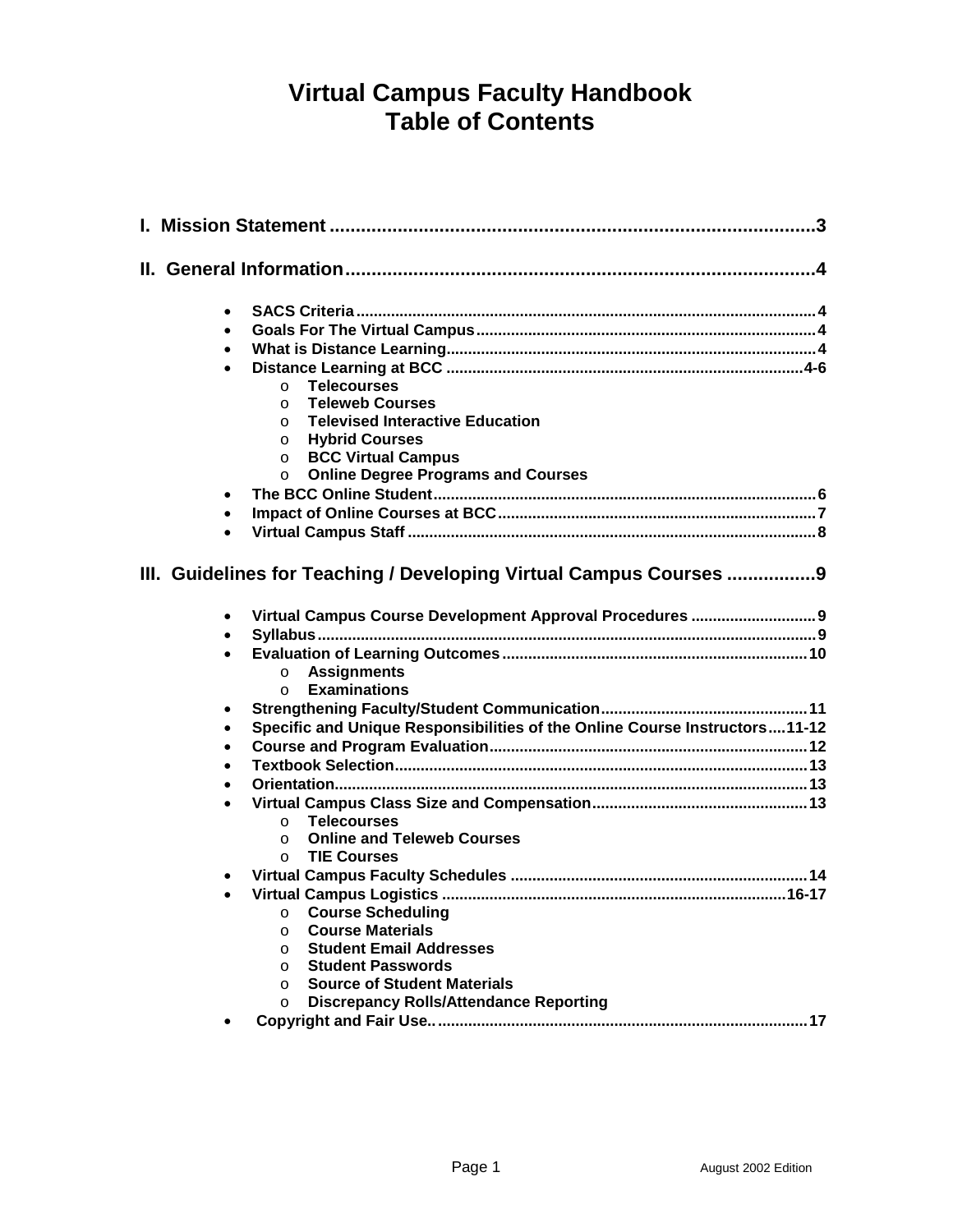| $\bullet$                                                             |  |  |  |
|-----------------------------------------------------------------------|--|--|--|
| $\bullet$                                                             |  |  |  |
| $\bullet$                                                             |  |  |  |
| $\bullet$                                                             |  |  |  |
| $\circ$                                                               |  |  |  |
| Ways to get students engage in more Online Courses 21<br>$\Omega$     |  |  |  |
|                                                                       |  |  |  |
|                                                                       |  |  |  |
|                                                                       |  |  |  |
|                                                                       |  |  |  |
|                                                                       |  |  |  |
|                                                                       |  |  |  |
|                                                                       |  |  |  |
| Е.                                                                    |  |  |  |
| Е.                                                                    |  |  |  |
|                                                                       |  |  |  |
| Н.                                                                    |  |  |  |
| L.<br>J.                                                              |  |  |  |
|                                                                       |  |  |  |
| L.                                                                    |  |  |  |
|                                                                       |  |  |  |
|                                                                       |  |  |  |
| O. Sample "Obtaining Permission to Use Copyrighted Works" Letter  O-1 |  |  |  |
| P.                                                                    |  |  |  |
|                                                                       |  |  |  |
|                                                                       |  |  |  |
|                                                                       |  |  |  |
| 1. Student Appraisal of Online Instruction                            |  |  |  |
| 2. Student Appraisal of Online Student Services                       |  |  |  |
| 3. Distance Learning Exit Survey                                      |  |  |  |
|                                                                       |  |  |  |
|                                                                       |  |  |  |
|                                                                       |  |  |  |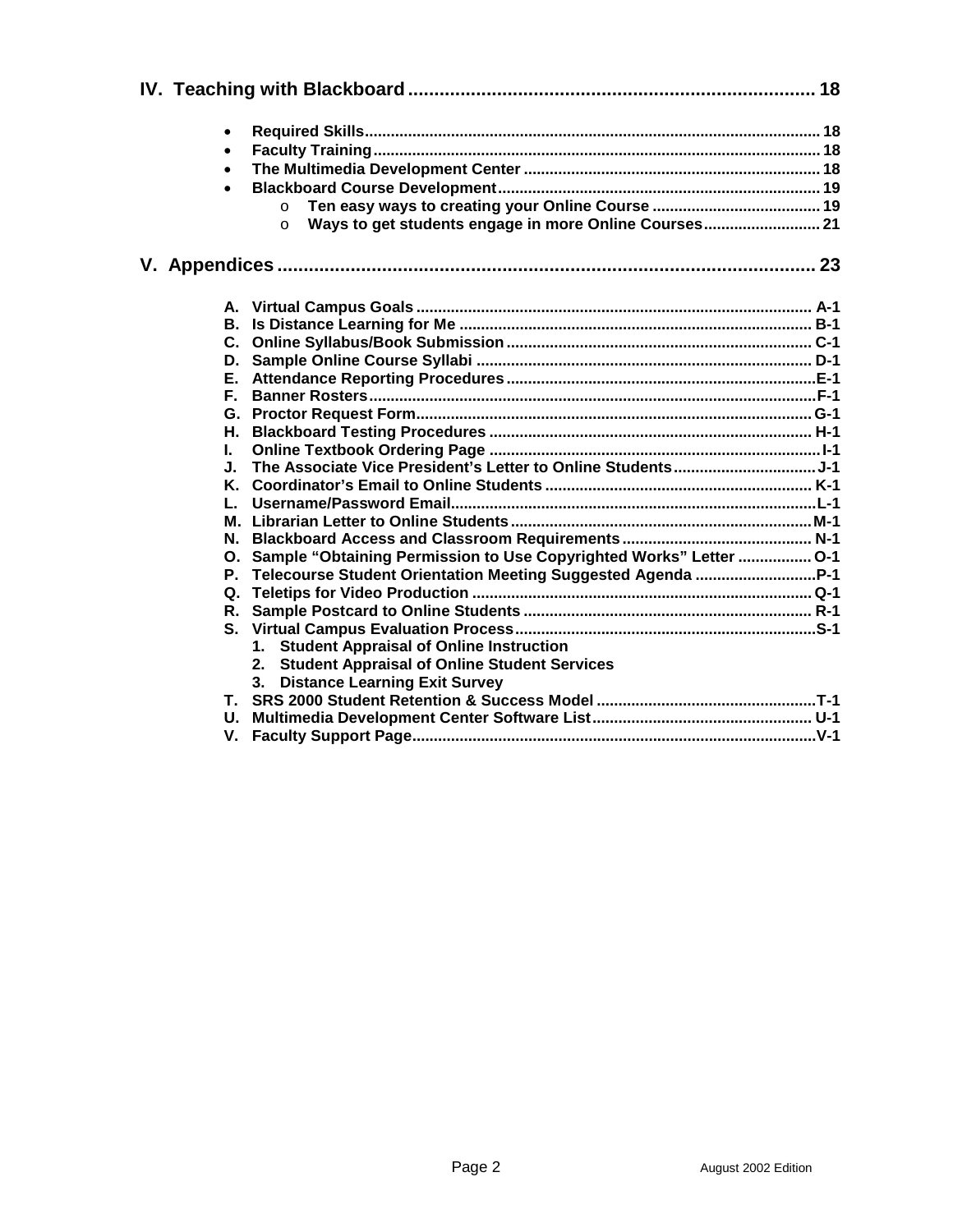## **I. MISSION STATEMENT**

**Our Vision:** Brevard **Community College is committed to B**eing our **C**ommunity's **C**enter for

- Quality Teaching and
- Lifelong Learning

## **Our Mission:**

To engage our diverse population in quality, accessible, learning opportunities, which successfully meet individual and community needs. Brevard Community College fulfills its mission by offering the following:

- 1. Undergraduate Studies and Associate Degrees to pursue a Baccalaureate Degree.
- 2. Technical and vocational training for Associate Degrees and Certificates for entering the workforce, improving professional skills, and developing new competencies.
- 3. Instructional support services such as advisement and career guidance.
- 4. Activities supporting cultural enrichment, economic development, sports, wellness, and quality of life.
- 5. Workshops and classes for personal growth, developmental instruction, and lifelong learning.

## **Our Philosophy:**

The College embraces the following key values and beliefs:

- 1. RESPECT FOR THE INDIVIDUAL (COURTESY/CIVILITY/EQUITY): *Central to our philosophy is respect for the individual, manifested through courtesy, equity, and civility in every endeavor*
- 2. CONTINUOUS IMPROVEMENT/PROFESSIONAL COMPETENCE: *Recognizing that we exist in a dynamic environment, we foster innovation to promote continuous improvement in student, employee, and organizational development.*
- *3.* PASSION FOR LEARNING: *As an educational catalyst, the College sparks the flame of human curiosity by creating an environment to ignite and sustain a passion for lifelong learning.*
- 4. LEADERSHIP, EMPOWERMENT, INTEGRITY: *We value ethical leadership that engenders trust and confidence, and empowers people to make sound decisions.*
- 5. TEAMWORK, SENSE OF BELONGING: *We encourage a sense of belonging by employees and students through promoting an atmosphere of teamwork that embraces the college's mission and goals.*
- *6.* SERVICE: *We provide quality service to students, colleagues, and the community with the intention that all those served achieve higher levels of success and satisfaction.*
- *7.* ACCOUNTABILITY: *Through systematic review and evaluation, we are publicly accountable to achieve our mission.*
- *8.* SENSE OF ACHIEVEMENT: *We value achievement and reward those who strive to do their best.*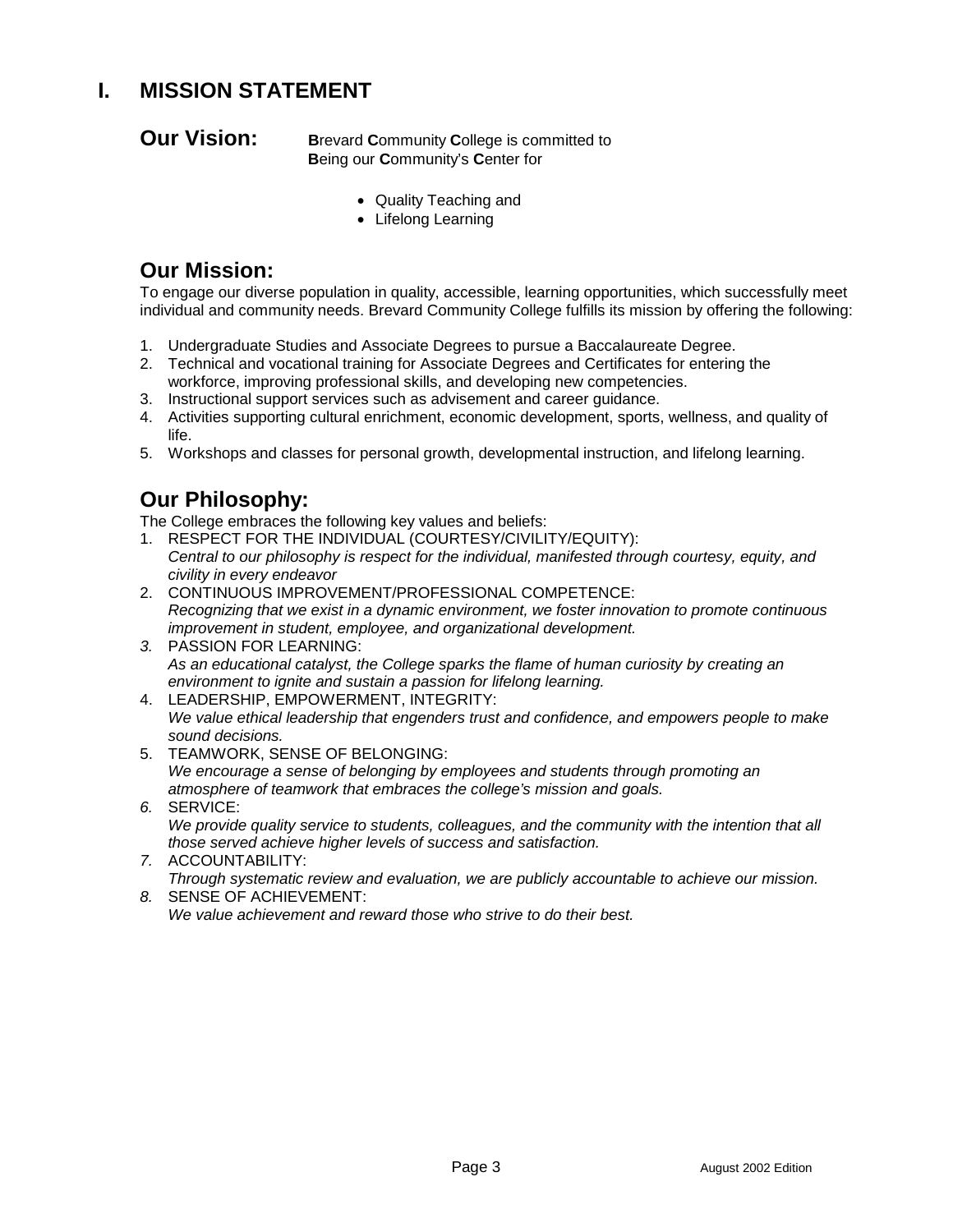## **II. General Information:**

## **( SACS ) SOUTHERN ASSOCIATION OF COLLEGES & SCHOOLS CRITERIA**

Brevard Community College is accredited by SACS (Southern Association of Colleges and Schools). The mission of the Southern Association of Colleges & Schools is the improvement of Education in the South through accreditation.

"The commission recognizes the legitimacy of distance learning, such as that conveyed through offcampus classroom programs, external degree programs, branch campuses, correspondence courses and various programs using electronically based instruction offered geographically distant from the main campus."

The BCC Distance Learning Program was reviewed by SACS in fall of 2000 and the program and policies were found to be in compliance with SACS criteria.

## **GOALS FOR THE VIRTUAL CAMPUS**

## **Generally, the Virtual Campus has established the following goals:**

- $\bullet$  Establishment and maintenance of a VIRTUAL CAMPUS ONLINE with the same quality instruction and service found on any of our campuses. On-campus, or online, all BCC educational opportunities share the same goals, objectives, skills and competencies.
- Full service access to learning resources, program advisement and financial aid information.
- -Personal attention and confidential discussion with dedicated faculty.
- Program acceleration
- Collaborative and cooperative learning with computer/online access and skill enhancement.
- Continual growth in enrollment and course offerings
- Continuous improvement in student retention and success

## **WHAT IS DISTANCE LEARNING?**

Distance Education is instructional delivery that does not require students to be at the same location as instructors. Historically, Distance Education meant correspondence study. Today, broadcast television, teleconferencing, computer and web-based mediums are far more common modes of course delivery. The term Distance Learning focuses on the student and his or her ability to learn in the extended environment; while the term Distance Education focuses on the instructor's and the institution's ability to develop, teach and administer effectively in this same environment. Distributed Education is educational delivery that uses a mix of delivery modes and learning styles for optimal instruction and learning.

## **DISTANCE LEARNING AT BCC**

Brevard Community College offers 5 types of Distance Learning courses:

- 1. Telecourses
- 2. Teleweb Courses
- 3. TIE Course (no longer available after Fall 2002)
- 4. Hybrid Courses
- 5. Online Courses

## **Telecourses**

Brevard Community College offers over 30 telecourses per semester to bring education to the home or the workplace.

- -Telecourses are college-level courses for credit that are televised for the student's convenience.
- $\bullet$  Telecourses combine televised lessons, accompanying print material, assignments, optional oncampus review opportunities and minimal required on-campus sessions for orientation, discussions, and examinations.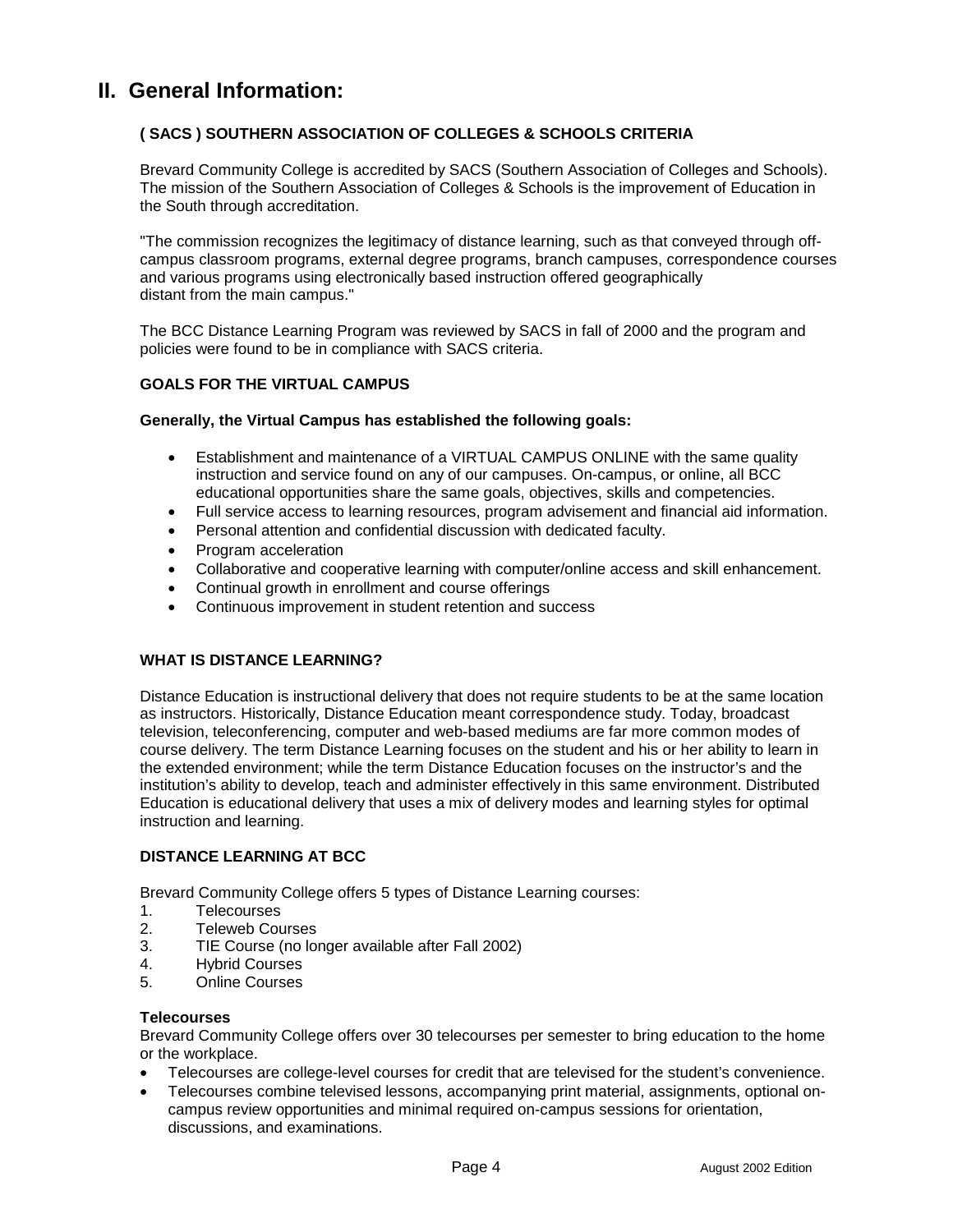- Telecourses allow adult students with family/work obligations, scheduling conflicts, disabilities, and/or other obstacles to pursue their educational goals.
- $\bullet$  Telecourses are equivalent to on-campus courses in the quality of instruction, content, transferable college credit awarded upon successful completion, fees, and instructor qualifications.

Brevard Community College's Virtual Campus has a valuable resource for Distance Learning in its fully operational television station. As the educational television station of Brevard County, WBCC-TV serves a viewing area of more than 1,000,000 viewers. Now a PBS affiliate, WBCC will complete its conversion to digital format by Fall 2003, and will have a state of the art production and editing studio and world class conference facility.

Television courses are designated as "40D" sections in the college schedule. Orientations are mandatory. The Virtual Campus, in conjunction with WBCC, schedules these courses. Virtual Campus course development procedures apply.

## **Teleweb Courses**

A Teleweb course is a telecourse broadcast by WBCC-TV, which also contains a companion website for instructor student communication and interaction.

**Minimum Standards for Teleweb courses**: To be considered a teleweb course, the telecourse shall include a companion website utilizing the BCC sponsored course management system. This website shall consist of the following components: Instructor contact information (email, phone, fax if applicable, and office hours), syllabus, assignments and due dates, test information and online discussion boards with instructor participation.

Teleweb classes are designated as "40D" sections in the college schedule. Orientations are optional, provided all other criteria are met. The Virtual Campus, in conjunction with WBCC, schedules these courses. Virtual Campus course development procedures apply.

## **Televised Interactive Education (TIE)**

BCC's TIE system will no longer be available as a distance learning alternative after Fall 2002.

## **Online Courses**

Online Courses at BCC are served by a fully operational Virtual Campus—a networked computersimulated campus environment in which a student may access all or many aspects of college education—from financial aid to student services. In this intuitive virtual learning environment, an enrolled student may experience conventional aspects of campus life, including activities and support services, as well as a having access to a variety of academic courses and degree programs.

The following services are available:

- The Admissions Center, with a full array of online educational services, paralleling those offered on campus: applications, orientation, registration, academic advising, catalogs, schedules, financial aid, transfer information, career exploration, student handbook, and Online Success and Mentoring Center. The online Admissions Center is staffed by a dedicated online Advisor, and Dean of Educational Services.
- - The Instructional Center, with online "classrooms" for delivery of instruction and asynchronous and optional synchronous meetings among students and their instructors. The BCC faculty will create, teach, and evaluate these courses, as they do the courses on campus. BCC's Virtual Campus has adopted Blackboard course management and portal system for this purpose.
- The Learning Resource Center, with areas for course-specific readings, more general documents, and access to research on the Internet. Members of the BCC Library staff assists students are on-hand to assist students
- Links to the BCC bookstore and media center.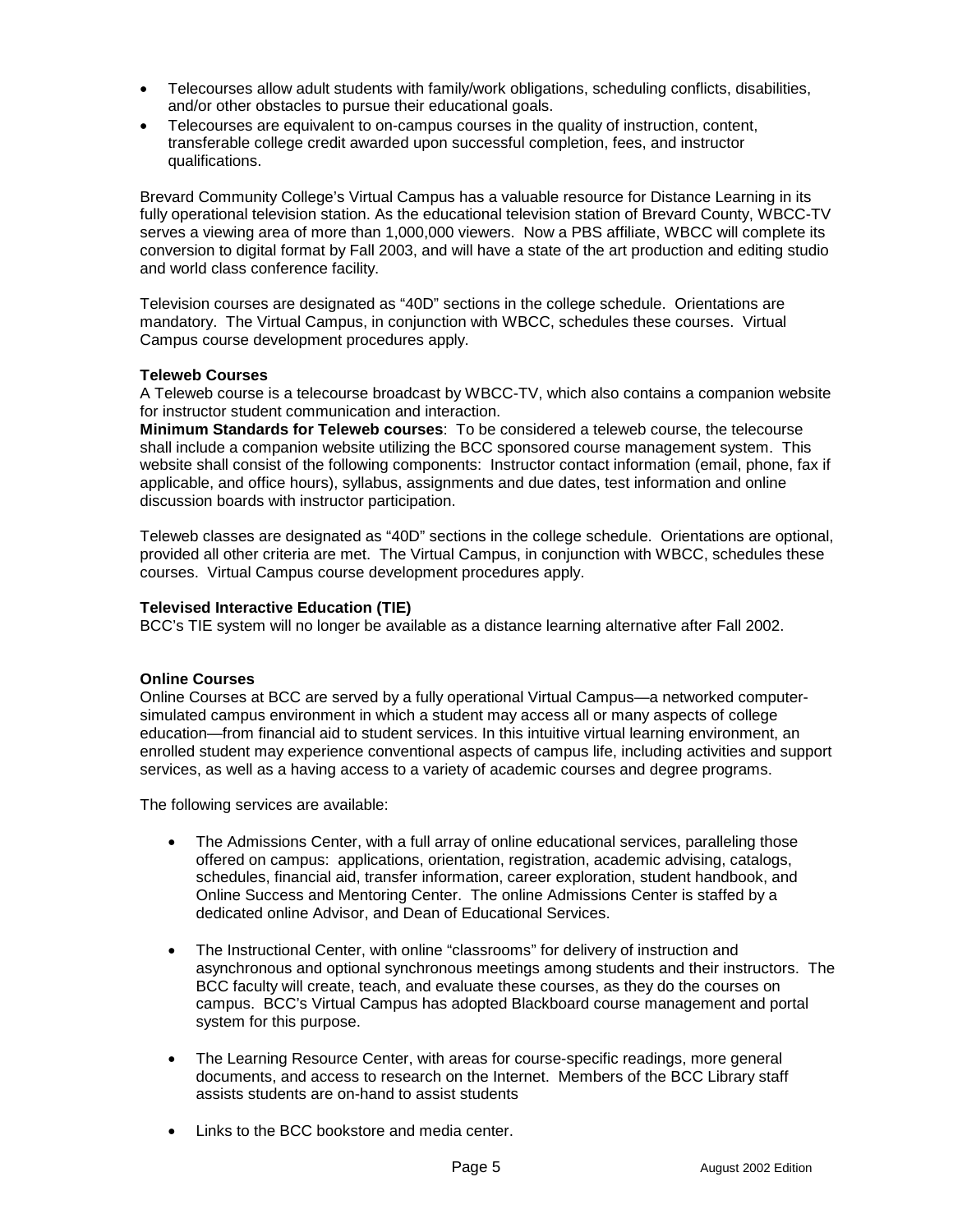Online Courses Are Designed For:

- $\bullet$ Students whose work and/or family schedule does not permit normal on-campus attendance.
- -Students who want to accelerate program completion
- $\bullet$  Students who are disciplined, motivated and comfortable in text based, and computer-aided online learning environments.
- $\bullet$ Students who are physically or logistically unable to travel to campus.

BlackBoard course management system bundles many powerful communication and learning tools into a single portal, allowing seemless access to BCC's rich breadth of web resources. Blackboard is supported 24/7. Average unscheduled downtime is less than 10 hours per year. Scheduled maintenance and upgrade time is usually less than two days per year. All upgrades and maintenance are performed at non-peak hours. BCC Blackboard is available anywhere the World Wide Web is accessible.

While excellent resources – textbooks, study guides, instructional software, video media, etc. – are always a part of the learning process, the online classroom provides communication which is similar in many ways to the personal contact that instructors and students have on campus. This encourages a different kind of teaching and learning experience. An online classroom is a dynamic learning community through which a class strives to meet a common set of learning objectives. The Virtual Campus is a college-wide project. The President of the Virtual Campus works with other campus Presidents to balance faculty loads. Full-time faculty from all campuses participate in the Virtual Campus teaching and learning experience. In addition, several qualified adjunct instructors provide quality online instruction to Virtual Campus students.

## **Online Degree Programs and Courses**

BCC offers the complete A.A. degree online, A.S. degrees in Legal Assisting, Business Administration, Computer Information Systems (MIS) option. The A.S. in Criminal Justice and Computer Programming are currently in development. The Virtual Campus also Certificate programs in Office Technology, and a wide variety of other credit and non-credit classes. New sections begin five times a year to offer increased access to programs and accelerated completion. Online terms have start dates in January, March, May, August and October. All terms are 16 weeks in length, excepting Summer term, which is 12 (Summer C).

## **THE BCC ONLINE STUDENT**

The Virtual Campus expands educational opportunities to serve non-traditional college populations. Below are tables showing the characteristics of BCC's online students. Figures represent enrollments for Fall 1999 and Spring/Summer 2000.

| Gender                |            |               |            |  |
|-----------------------|------------|---------------|------------|--|
| <b>Male</b><br>Female |            |               |            |  |
| Number                | Percentage | <b>Number</b> | Percentage |  |
| 783.                  | 66.4%      | 396           | 33.6%      |  |
| Average Age = 31      |            |               |            |  |

| <b>Degree Seeking</b> |            |               |            |  |
|-----------------------|------------|---------------|------------|--|
| Yes                   |            | Νo            |            |  |
| <b>Number</b>         | Percentage | <b>Number</b> | Percentage |  |
| 854                   | 72.4%      | 325           | 27.6%      |  |

| <b>Florida Resident</b> |            |        |            |  |
|-------------------------|------------|--------|------------|--|
| Yes                     |            | No     |            |  |
| Number                  | Percentage | Number | Percentage |  |
| 1135                    | 96.3%      | 14     | 3.7%       |  |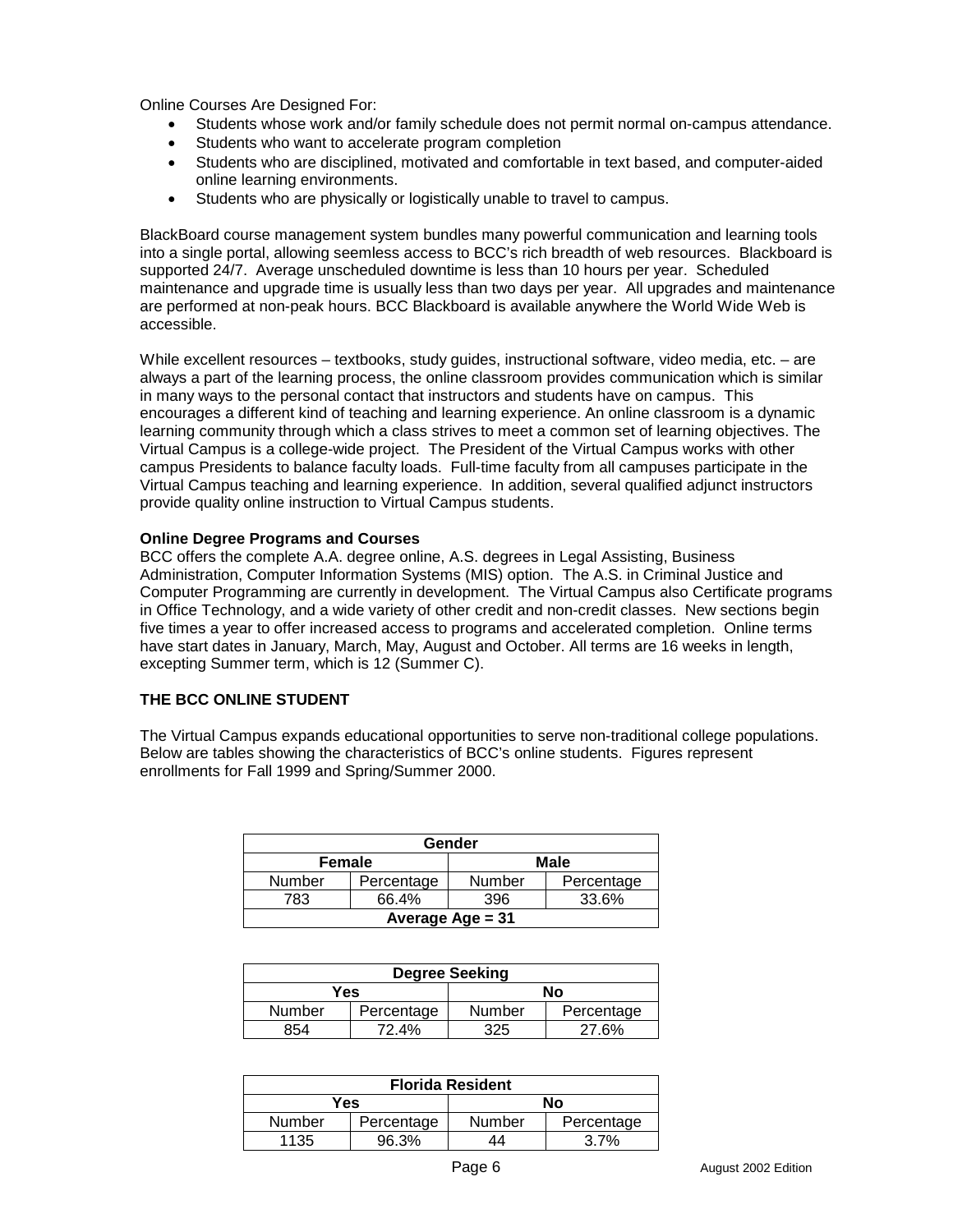## **IMPACT OF ONLINE COURSES AT BCC**

Brevard Community College continues to be a leader in Distance Education both in program and course offerings and total number of students served. BCC offers over 120 different online courses, 5 degree and 5 certificate programs. Enrollment in the web-based courses continues to grow over 80% per year.

| <b>Academic Year</b> | <b>Enrollment</b> | <b>Sections Offered</b> |
|----------------------|-------------------|-------------------------|
| 1995-96              | 127               | 60                      |
| 1996-97              | 330               | 142                     |
| 1997-98              | 626               | 148                     |
| 1998-99              | 1453              | 170                     |
| 1999-00              | 2002              | 211                     |
| 2000-01              | 4100              | 340                     |

BCC is using web-based technology to make higher education more accessible to both traditional and non-traditional students. Individuals who are working full or part time, retired, disabled, homebound due to child care needs, or who simply choose to utilize this exciting new method of learning, are enrolling in record numbers. Many of these students would not have otherwise been able to attend traditional classes, ether because of work or family obligations.

Using the web to enhance traditional instruction or to provide complete courses has become a national trend and BCC is on is on the cusp of that trend, using electronic collaboration, discussion boards, secure testing facilities and multimedia resources including, compressed video and PowerPoint, Shockwave, QuickTime, Lectora, and Real Audio presentations. Over 150 instructors from many different disciplines harness these forms of technology to provide stimulating and interactive courses to our students.

In 1997 BCC was named by *Forbes Magazine* as one of the Top 20 Cyber schools in the United States. BCC was the only two-year college to make the list. In 2001 the Virtual Campus received….

Overall student satisfaction surveys are overwhelmingly positive: Some actual student comments include:

*"This was my first online course. I have since enrolled in two other courses. I find it very beneficial to be able to be at home in the evening with my son and still get an education. I am a single parent and this is very important to me!"* Humanities Student

*"…the online program is exceptional. Having the ability to complete my entire degree online has been a blessing. I could not have done it without BCC. Thank You."* Economics Student

*" Returning to school after 14 years, this was a real challenge for me. Online is a wonderful way to learn with a family and job….I am very grateful to be able to attend school online."*  Speech Student

"*In many ways, I felt the online experience was more personal than a traditional classroom because of the ease with which you could have individual communication with the instructor"* Economics Student

## **VIRTUAL CAMPUS STAFF**

The delivery of online course instruction to the Brevard community is a cooperative effort among many individuals and departments at Brevard Community College.

## **President of the Virtual Campus**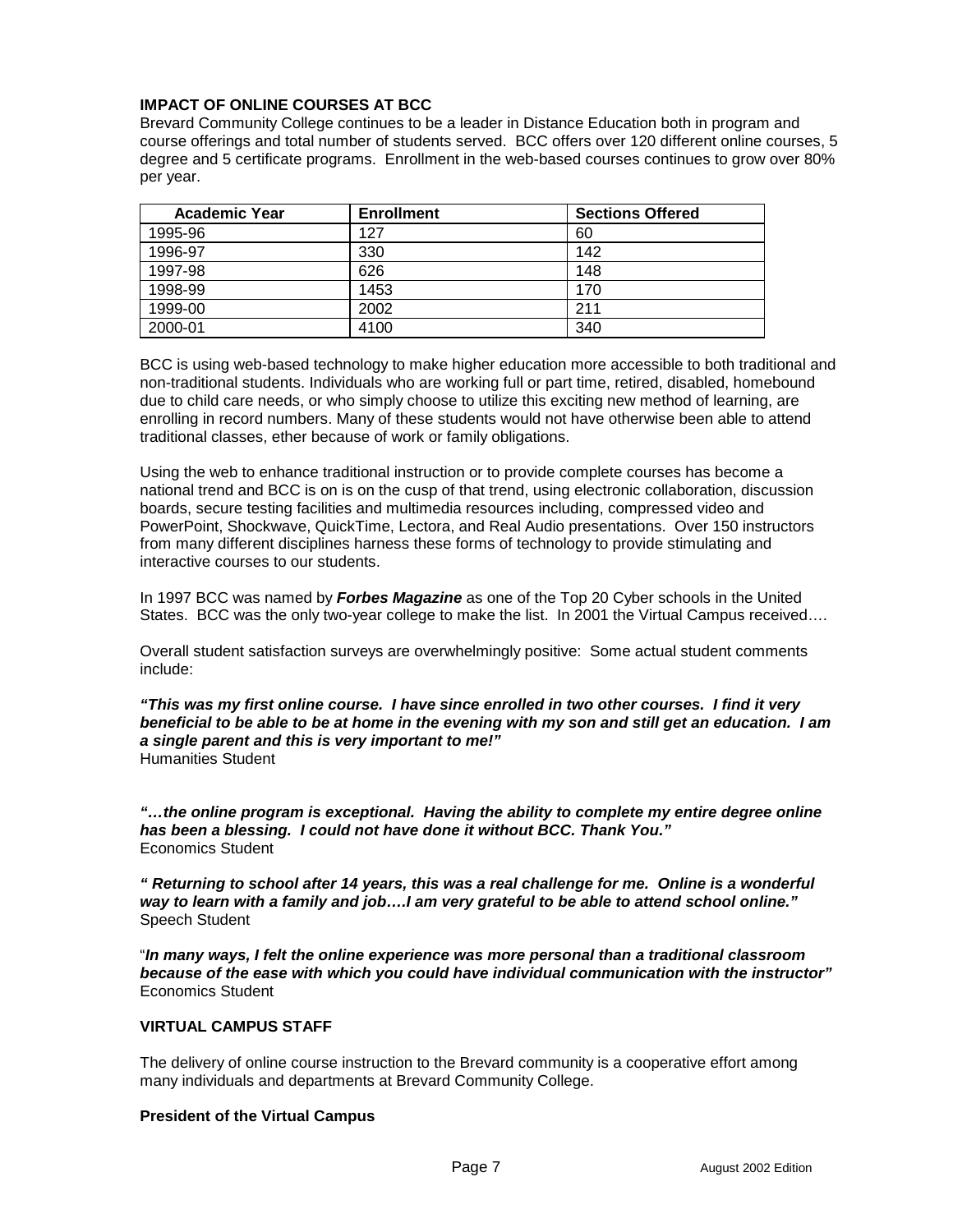The President of the Virtual Campus directs all distance learning academic functions at Brevard Community College. The Campus President directs the Virtual Campus Staff and coordinates the operation of the Virtual Campus within the college, community and State. This includes program and course development, internal coordination of resources, recommendation of online course faculty, communication, budgets, training and development, and other instructional and educational support.

## **Dean of Educational Services**

The Dean provides leadership and administration for online student services.

## **Online Program Coordinator**

The Coordinator performs operational, procedural, logistical and communicative support to Online faculty.

## **Multimedia Manager**

The Multimedia Manager helps faculty infuse educational technology into their classrooms.

## **Systems Support Manager**

The Systems Support Managers performs operational, procedural, logistical and communicative support to telecourse, teleweb and TIE faculty.

## **Online Student Advisor**

The Advisor provides access to services and academic advising to students enrolled in Virtual Campus courses.

## **Online Student Retention Specialist**

The Online Student Retention Specialist works directly with faculty and students to aid in the retention and success of online students. Online tutoring and mentoring are available, as well as information about succeeding online.

## **Virtual Campus Discipline Coordinators**

The 5 Virtual Campus Discipline Coordinators are full-time BCC faculty who:

- Provide discipline leadership for adjunct faculty
- Reviews all new courses in the discipline
- Coordinate course resources
- Support Virtual Campus scheduling and recruitment

## **Virtual Campus Instructors**

Online course instructors have the same basic obligations as all instructors. Specific responsibilities are to assure academic validity of the course, to provide orientation, instruction, support, testing & evaluation, and other communication and feedback throughout the semester.

## **Virtual Campus Taskforce**

This college-wide committee, consisting of faculty, staff and administrators, meets each term to review and discuss issues important to the continuous improvement of the Virtual Campus. New policies are reviewed; ad hoc committees are established, and measures for improvement of Distance Learning activities are developed and implemented. This taskforce serves to increase the integrity of the Virtual Campus programs and to ensure the input of faculty and staff in the decisionmaking process.

## **III. Guidelines for Teaching/Developing Virtual Campus Courses**

In addition to the guidelines set forth by the SREC (Southern Regional Electronic Campus), the BCC Virtual Campus has established *Faculty Guidelines for Teaching Distance Learning Courses*. These guidelines set forth both policy and procedures as they relate to instruction of distance learning courses. These guidelines provide the following:

## **VIRTUAL CAMPUS COURSE DEVELOPMENT APPROVAL PROCEDURES:**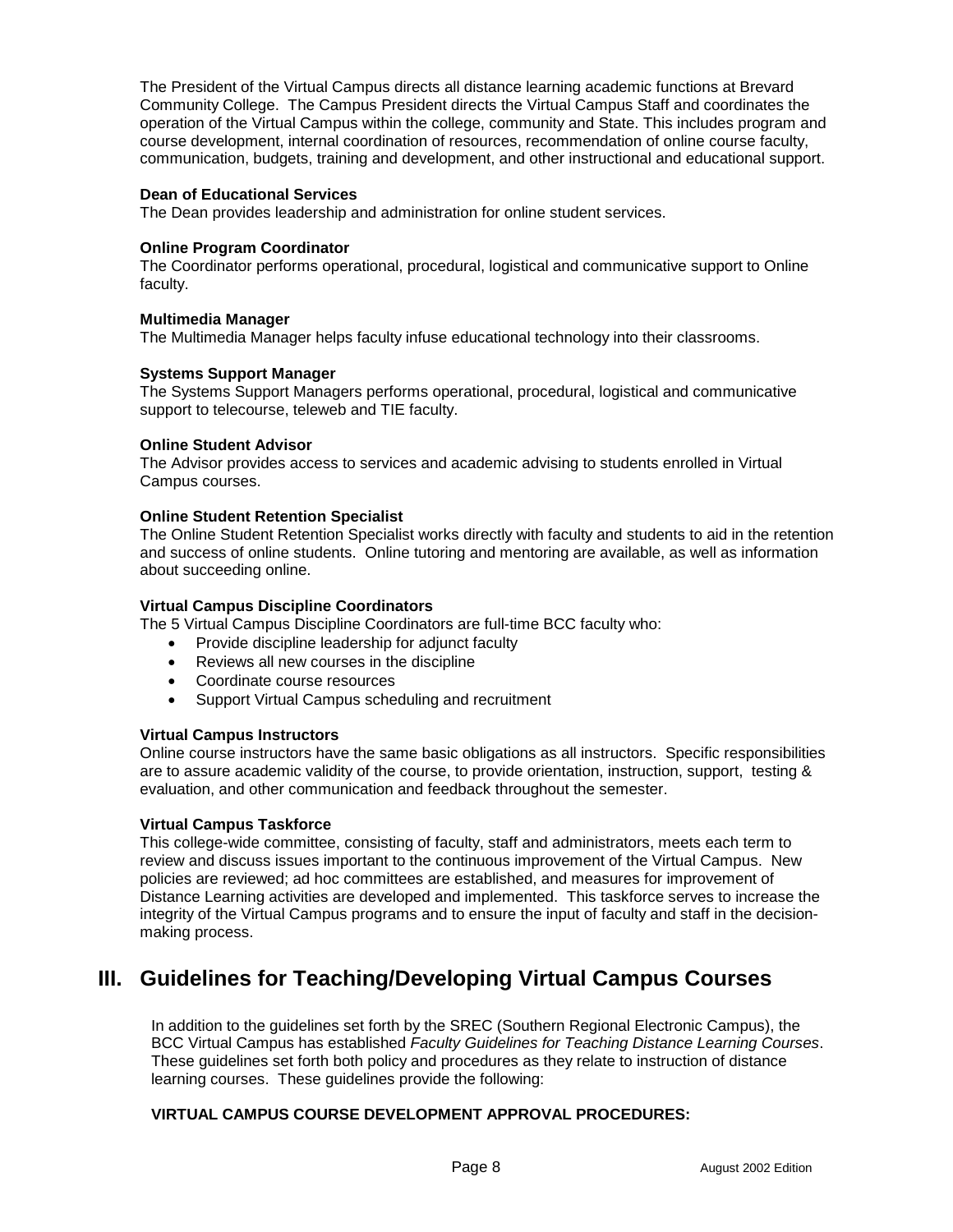- 1. Faculty identifies potential course(s) to be developed for online, telecourse/teleweb or TIE delivery.
- 2. Faculty and submits "Proposal for Online Course Development/Enhancement" to
	- 1. President, Virtual Campus
	- 2. Faculty member's Department Chair
	- 3. Curriculum Coordinator
- 3. Faculty member meets with Campus President. Project scope, time-frame and stipend are reviewed and agreed upon.
- 4. Faculty member undergoes Blackboard training (this can be waived for faculty presently teaching distance learning courses)
- 5. Faculty member, working with the Multimedia Manager, develops the course per stated college objectives, to meet stated college competencies
- 6. The course is submitted to the Online Program Coordinator and Curriculum Coordinator to confirm course meets Distance Learning course criteria as outlined in the "Faculty Guidelines for Teaching Distance Learning" and BCC curriculum standards.
- 7. Faculty member is given responsibility of updating each time he or she offers it.
- 8. Online Course development is considered part of a faculty's teaching load and thus course development would be a "work for hire" and all materials are owned by the college unless such ownership is superseded by virtue of a prior or subsequent agreement

## **SYLLABUS**

All distance learning courses shall have a course syllabus, which complies, with the "Required Syllabus Content" as set forth in the BCC Faculty Handbook. Sample syllabi for distance learning courses can be found in the Appendices. Online course instructors are required to complete the webbased syllabi by the opening of registration. The web-based form is located on the Virtual Campus Faculty Support site at <http://web2010.brevard.cc.fl.us/vcampus/faculty>.

All syllabi must be posted prior to the beginning of registration for each term.

## **Web-based Syllabi Submission**

Instructors are required to complete all of the Online Syllabus except "Special Requirements." If there are no field studies, on campus meetings, required online meetings or special software requirements in order to fulfill the course objectives, this field may be left blank. All other fields are required. Adjunct Faculty members will list the Discipline Coordinator as the Department Chair.

- **Term and Year** If same syllabus is used in a following term, term and year must be updated.
- **Course Number and Title** e.g., ENC 1101, Communications I
- **Course section**  search online schedule for section
- -**Pre-requisite course number** – Included only if applicable
- -**Instructor's name**
- $\bullet$ **Building, office number and location**
- $\bullet$ **College telephone number** – college number and extension
- -**Email Address**
- -**Department Chair—**list Virtual Campus Discipline Coordinator
- - **Textbooks and required materials** – Title, Author/Publisher/Edition/ISBN/Price
	- **Note:** Many texts have online support and software supplements available at an extra cost. Some texts have fully developed course downloads available for installation into Blackboard. These "course packs" have different ISBN numbers than stand-alone texts. Be sure to reference the correct ISBN on your syllabus.
- **Course Description** See course plan
- **Course Objectives** See course plan
- **Course Competencies** See course plan. If course includes specific CLAST skills, note that fact and asterisk each of those competencies on syllabus.
- **Outline of coursework** Outline daily or weekly reading, writing, project, test assignments; or generally outline a list of major topics covered and/or writing, project, tests or assignments that will be used as basis for student's final grade.
- $\bullet$ **Policy on late work or make-up work**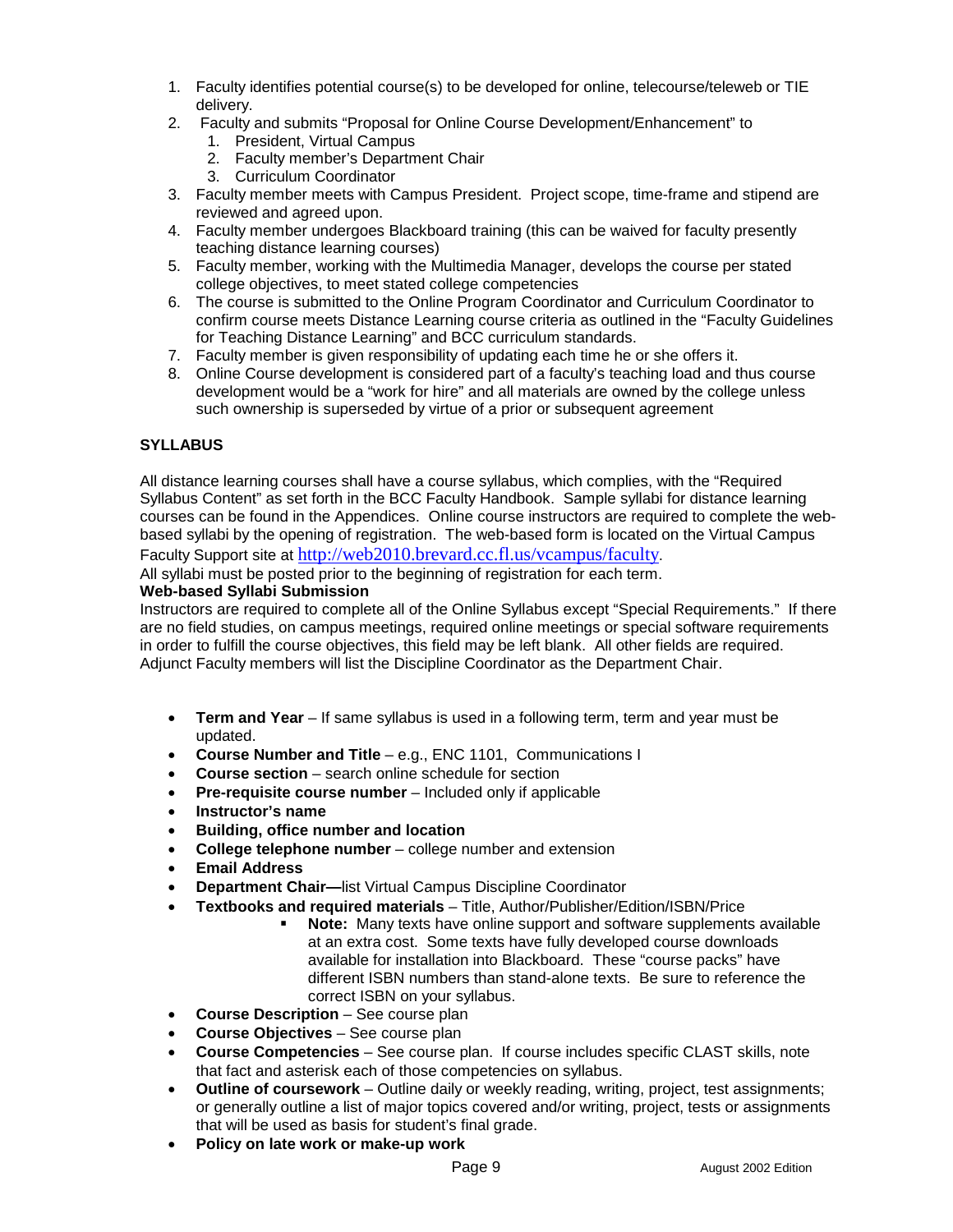- **Grading Procedure** Explain in exact terms procedures used in calculating student's final average. Having this information in print is vital if grade is questioned or appealed.
- **Grading Scale** Although the instructor may establish his/her grading scale, the college has specific grading policies. See catalog.
- - **Withdrawal Policy** – State the college withdrawal date for the term and that student must carry responsibility for his/her withdrawal. Include the college policy governing students not withdrawn by that date. See catalog.
- - **Gordon Rule** – A statement specifying that the course is a Gordon Rule course and what that means.
- **CLAST Skills** A list of CLAST skills taught or reinforced in the course.

## **EVALUATION OF LEARNING OUTCOMES**

**Assignments:** Regardless of the types of assignments used by the instructor, a key factor for student success is turnaround time and feedback. The more specific the feedback and/or written comments the instructor can provide to students, the better. The Virtual Campus encourages that instructors respond to students within 48 business hours of a student's question or inquiry. Instructors may use a variety of assessment measures including written projects, group projects, discussion questions, case studies, and online quizzes. When scheduling assignment due dates, instructors are encouraged to give students an idea about when they can expect feedback.

**Examinations**: The Virtual Campus courses follow general college testing procedures. Instructors are required to administer a **minimum of one proctored exam**, per course. Virtual Campus faculty may require physical attendance for testing purpose if such is required to meet course goals and or objectives as determined by the instructors and stated on the syllabus.

Virtual Campus students who reside in Brevard County, are required to utilize the services of the BCC Learning Labs located on each campus.

Testing hours vary from campus to campus, but day, evening and weekend hours are available. Students must make their own appointments with the campus Learning Labs for testing. Instructors will direct students to make appointments to test during the designated time frame.

Students must bring an official picture ID to the test - a Florida Driver's license or Florida ID, passport, or military ID *AND* a second signature ID such as a credit card, social security card, or voter's registration card. NO ONE will be tested without proper ID!!

Students residing outside of Brevard County must provide their instructors with a secure testing sites or acceptable proctors for tests.

All faculty members utilizing online testing must follow the procedures outlined under "Blackboard Testing Procedures." Faculty members using hard copy exams must follow the established college procedures outlined in "Collegewide Lab Testing Procedure."

Individual faculty members set specific testing requirements and provide instructions for taking tests, which are posted in the online classroom.

## **MINIMUM BLACKBOARD STANDARDS**

In order to ensure consistency and quality within BCC's course management platform, the following minimum standards for Blackboard classrooms have been set:

#### **Online/Teleweb**

Welcome letter or announcement Orientation exercise Instructor and Services Evaluations posted in the Course Information section of the classroom Syllabus posted in the Course Information section of the classroom Lecture notes, study guides, learning modules posted in Course Documents section of the classroom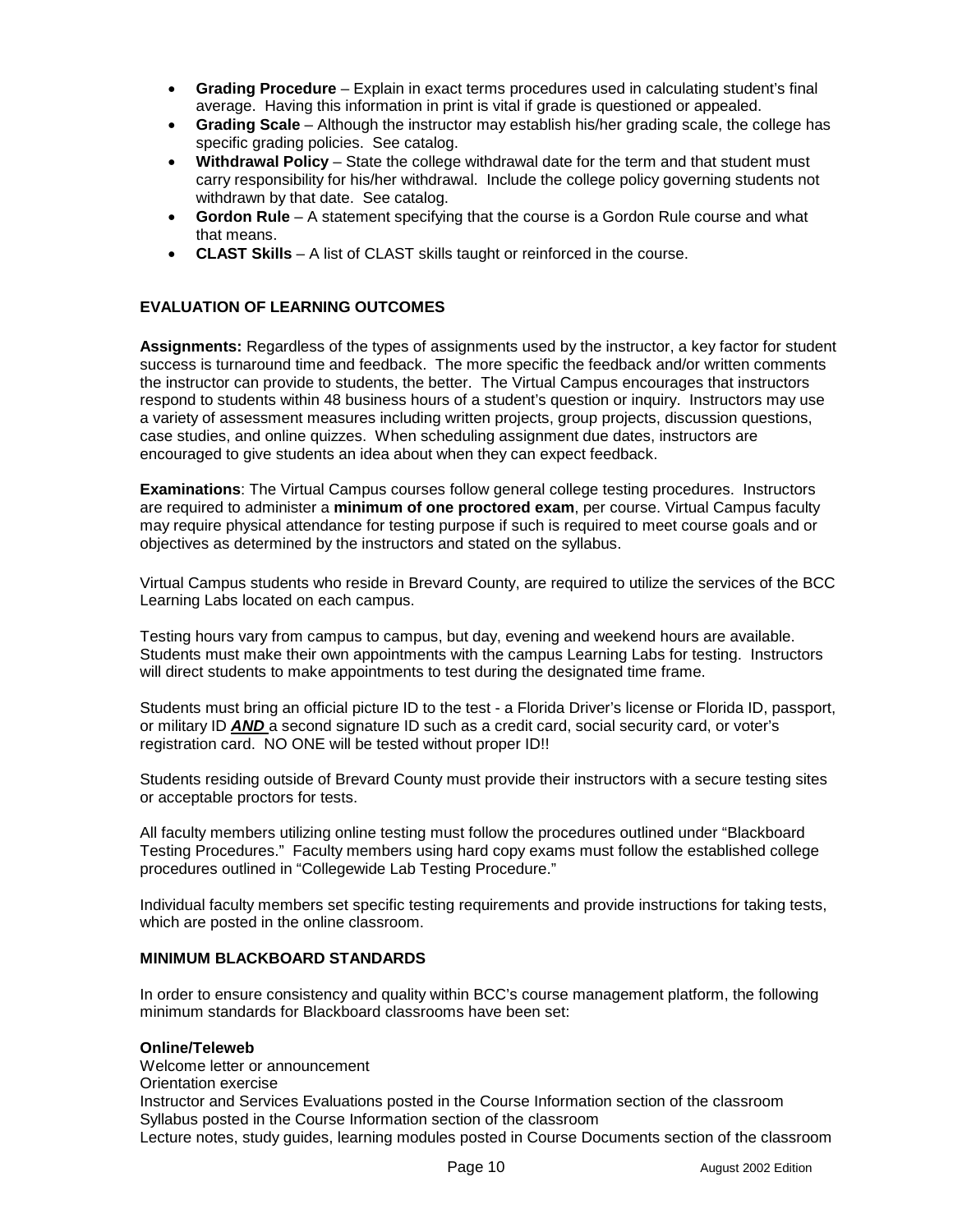Weekly use of, and participation in discussion boards

- Note: All areas of the classroom not in use should be disabled

#### **Hybrid and Course Companion (supports on campus course)**

Syllabus in Course Information section of the classroom

- Faculty Contact information in the Instructor Information section of the classroom
	- Note: All areas of the classroom not in use should be disabled

#### **STRENGTHENING FACULTY/STUDENT COMMUNICATION**

Online faculty are encouraged to be creative in motivating students through initial orientations, announcements, discussion board postings, synchronous virtual chat sessions (optional) facilitating collaboration by using groups, and email. Communication is the key to retention and success in the online classroom. Instructors are encouraged to respond to students within 48 business hours of all postings. The Online Student Advisor and Online Retention Specialist are available to assist in Faculty-Student communication.

Full-time faculty members are able to access their Outlook accounts remotely. Adjunct faculty are given web-based Imail accounts. Access instructions for both systems are available in the Appendicies.

## **SPECIFIC AND UNIQUE RESPONSIBILITIES OF ONLINE COURSE INSTRUCTORS**

Part of using technology effectively is understanding what students need in the learning environment when technology is used. Below are suggestions for structuring effective online learning environments.

- Use the online classroom discussion board so that students may collect important ideas, express themselves, and feel some security that they are going in the right direction.
- Provide fast and productive access to help when it is needed, including **timely feedback** on assignments, discussion boards, projects and communications from students.
- Provide a learning environment that promotes both independent and interdependent activities with cognitive, as well as psychosocial support.
- Ensure that the learning tools are intuitive and essential for the immediate task.

#### **Responsibilities of the Online Instructor**

Due to the unique environment in which courses are delivered, certain duties of an online instructor are different from those of the telecourse or classroom instructor. Often they can be even more demanding and much more critical to the success of the online student. Online course faculty are responsible for:

- Attendance and completion of BlackBoard course management training and become competency and proficiency in the use of the software.
- Developing course content that meets or exceeds the written course objectives and requirements.
- Providing a welcome letter, syllabus, a course outline and or lesson notes, discussion forum, evaluation tools (tests, projects), and links to the learning resource center and evaluation of instruction, within the online classroom. It is important that the distinction is made that online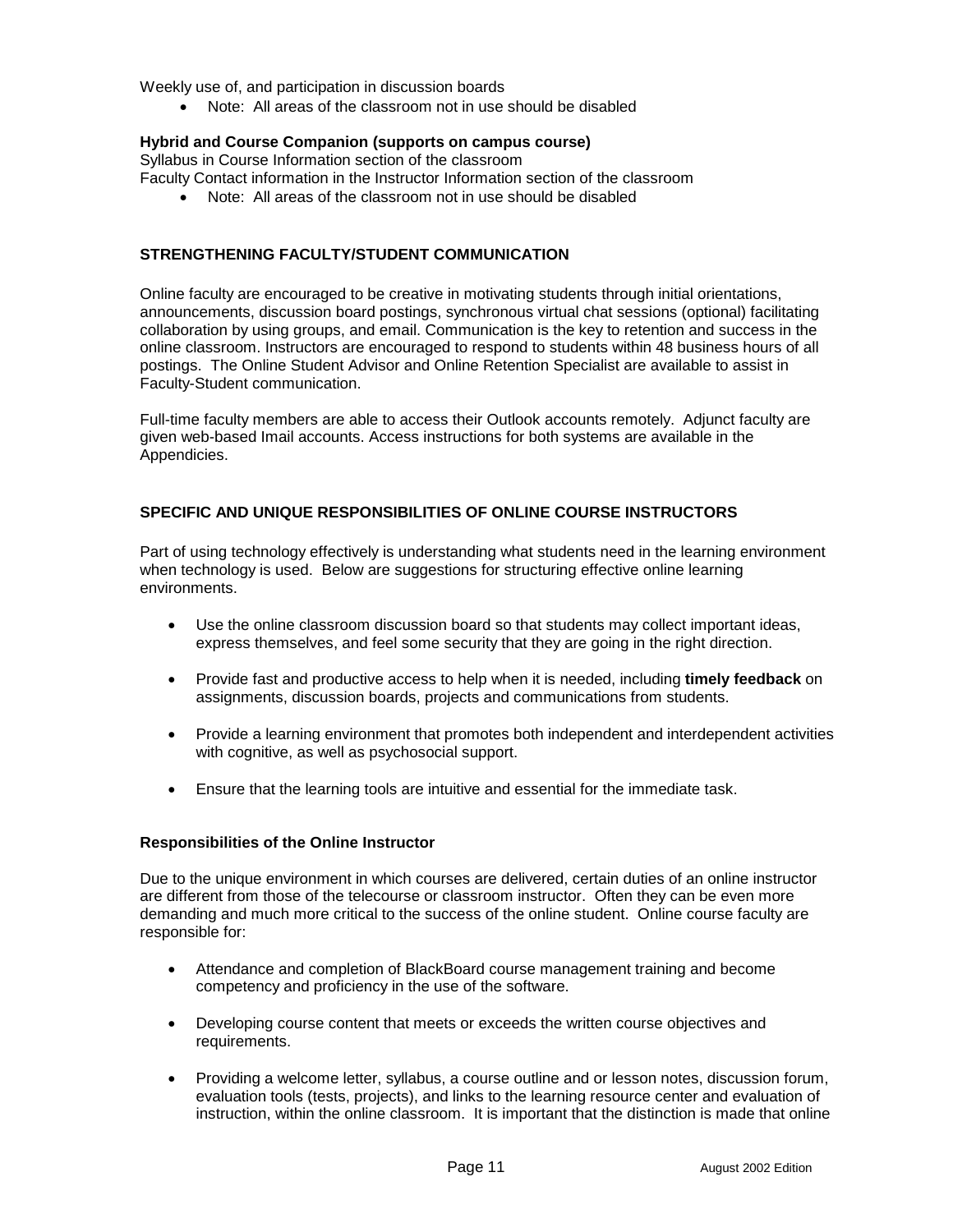courses are **NOT** self or independent study, but a structured learning environment, where students are accountable to the same standard as in the campus classroom.

- Post the web based syllabus for student access by the first day of registration for each term.
- Send an introductory email to all students on the first day of the term, acknowledging their enrollment.
- Providing current and accurate web based information on assignments, grading, course materials and instructor contact information.
- $\bullet$  Responding to student messages in a timely manner, usually within 48 hours of receipt and referring students to the Online Intervention Center
- - Providing textbook and resource material information to the bookstore and videotape information to the Learning Resource Center and the Online Programs Coordinator, by the established deadlines.
- Obtaining permission to use any copyrighted materials in their course, including the use of videotaped material. See section on copyright and fair use.
- Identify any students who are at risk of failing or otherwise not completing the course and use the services of the Online Student Retention Specialist- Tammy Ronsisvalle at tjrons@worldnet.att.net
- - Provide a link to the Student Appraisal of Instruction and other evaluations in the online classroom and direct students to complete during the  $12<sup>th</sup>$  week of the course. Full time faculty may waive this requirement as set forth in the BCC Performance Enhancement Program.
- Distance Learning instructors are encouraged to participate in as many S&PD workshops on online instruction as their schedules permit.

A major responsibility of the online instructor is to promote retention and success of the online learner because this population is more vulnerable to failing grades and withdrawals. The SRS2000 Model is a distinctive combination of components that should significantly impact the retention, completion and success of students enrolled in online courses. (The SRS2000 Model, outlining activities and strategies can be found in the Appendices.)

In addition to the SRS2000 Model, the Virtual Campus has developed an Success and Mentoring Center. This initiative was funded in part by FIPSE (Funds for the Improvement of Post Secondary Education) and is intended for use by students and faculty to improve online retention.

## **COURSE AND PROGRAM EVALUATION**

All full-time faculty at the College are evaluated in accordance with the BCC Performance Enhancement Program, which is designed to assist faculty in professional development and in the achievement of stated college goals. The program consists of the following elements: Self-Appraisal, Student Appraisal of Instruction, Class Observation, and Performance Enhancement Conference. To assure the continued standards of the distance learning courses, students are asked to complete the Student Appraisal of Instruction and the Student Appraisal of Online Student Services.

## **Student Appraisal of Instruction**

- The Student Appraisal of Online Instruction is located in every online classroom. This link is posted in the Course Information section of the classroom. When students have progressed through the 12th week of the term or finished 3/4 of the course, they should be directed to complete the student appraisal of online instruction. (See Appendices)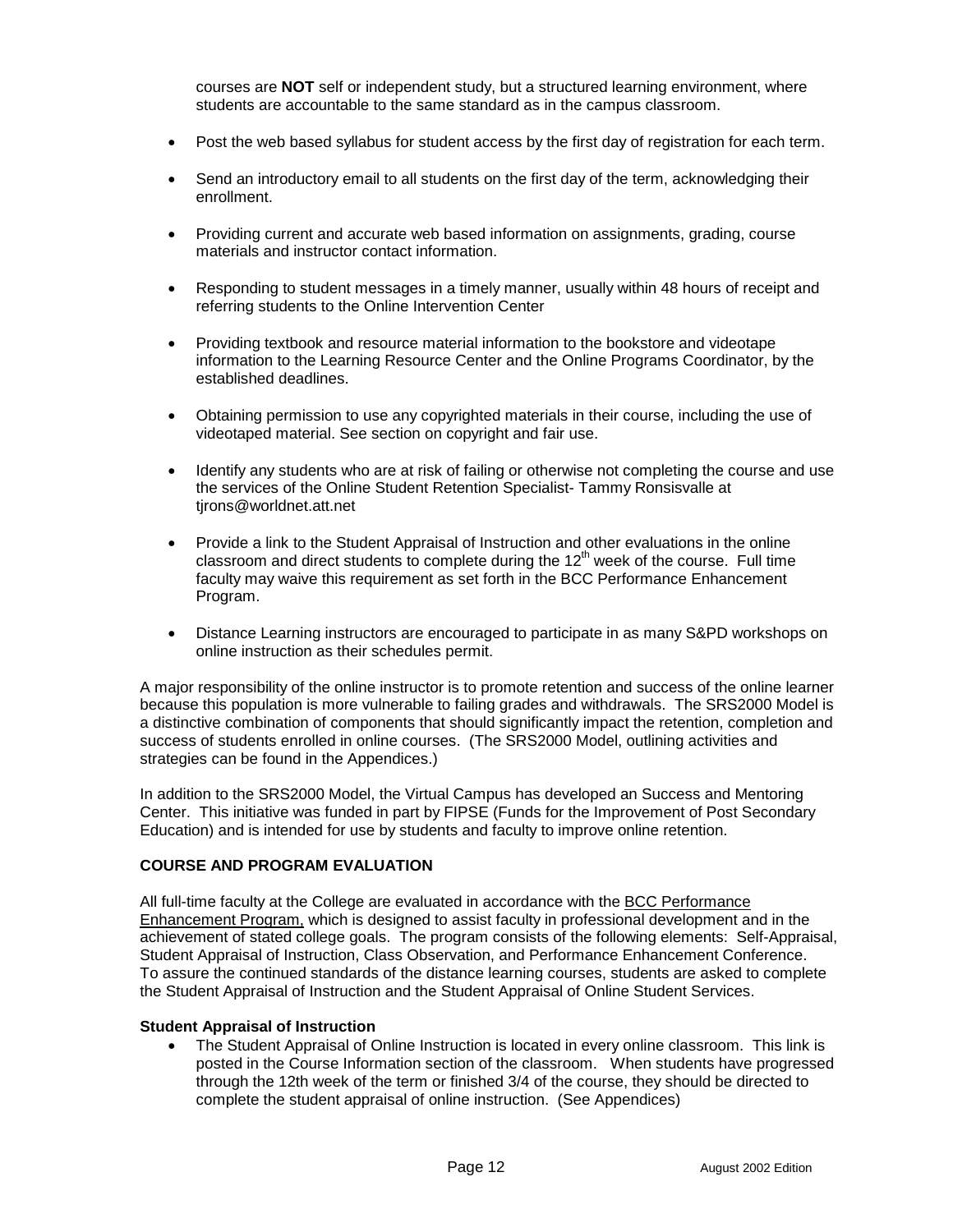## **Student Appraisal of Online Student Services**

- - This survey covers a range of services offered is available in the Course Information section of every online classroom. Instructors should encourage each online student to complete the survey during their last 4 weeks of class. (See Appendices). This tool is designed to provide feedback on the following areas:
	- 1. Academic Advising
	- 2. Financial Aid
	- 3. Learning Resources (Library)
	- 4. Office for Students with Disabilities
	- 5. Office of Distance Learning

## **Distance Learning Exit Survey**

This survey is sent to students who apply to graduate from BCC. It is administered by the Collegewide director of admissions. (See Appendices)

Faculty receive results of the appraisal forms after grades are submitted and all campus Deans are provided with copies of the Student Services evaluations. The summary data obtained from these evaluation instruments are analyzed and used by the Distance Learning committee, faculty, administration; and the college cabinet to identify strengths, areas for improvement, future trends and student needs. After identification, the information is channeled to appropriate college faculty and administration for use in department or division planning of in-service, student services, program planning, course or curriculum modifications, or policy revision.

## **TEXTBOOK SELECTION**

Distance Learning textbook selection shall follow the existing BCC guidelines as outlined in the Faculty Handbook. All textbook and resource material information for online courses shall be posted in the online syllabus and updated on the web-based syllabus form by the first day of student registration. The web-based form is located on the Virtual Campus Faculty Support web site at <http://web2010.brevard.cc.fl.us/vcampus/faculty>. The instructor is responsible for all changes, updates or amendments to textbook or resource material information.

## **ORIENTATION**

Student orientation is mandatory for first time in college students. Students must attend a specific campus based orientation, or they may access the BCC web-based orientation accessible via the BCC college website. In addition to this College-wide orientation, distance-learning students must complete an orientation for their course. Before students begin online classes, they are given access to BCC's success and mentoring center at [http://brevardcc.blackboard.com.](http://brevardcc.blackboard.com/) Students can access the classroom, either by entering their unique user Ids and passwords, or by using this generic login:

| Username: I | <b>BCCSTUDENT</b> |
|-------------|-------------------|
| Password:   | <b>BCCSTUDENT</b> |

Many Telecourses and Teleweb courses have on campus orientations. These orientations are held on Cocoa campus the Saturday before classes begin. The Virtual Campus holds a Blackboard orientation the same day. This orientation is completely voluntary and affords students the opportunity to become more familiar with Blackboard and Virtual Campus policies and procedures.

## **VIRTUAL CAMPUS CLASS SIZE AND COMPENSATION**

The College has in place procedures and practices, which address the areas of faculty compensation for distance learning instruction and faculty ownership rights for production of electronic media used in distance learning courses.

Salary arrangements for instructional personnel are established by the collective bargaining agreement between the College and the UFF-BCC. Supplemental contracts for distance learning instruction are initiated at the department level and sent to the Virtual Campus President for approval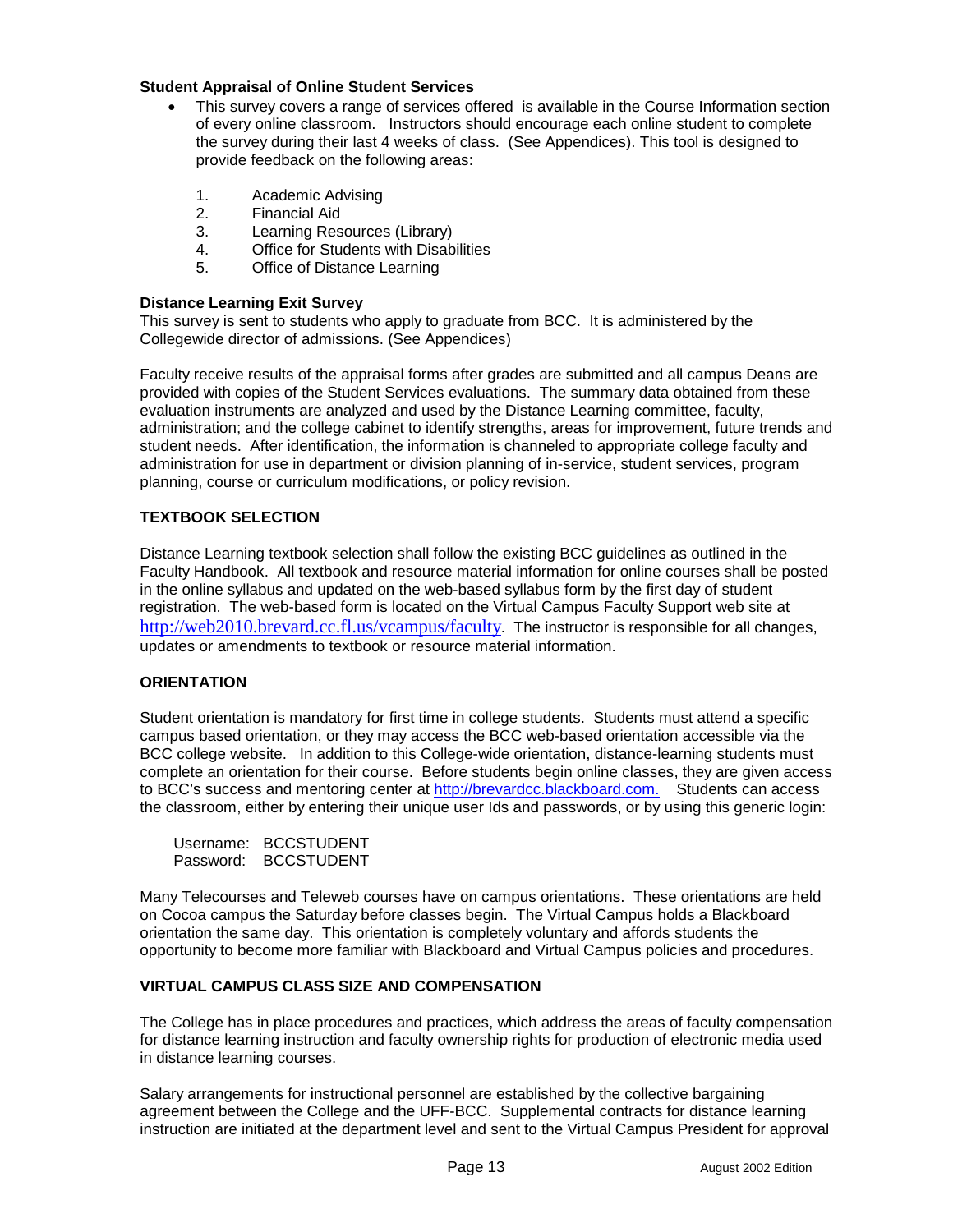and funding. All Adjunct Faculty Instructional Assignments for Online, Teleweb, Telecourse and TIE classes are generated by the Virtual Campus. Full load teaching assignments are paid on a biweekly basis over the span of the assignment. All independent study assignments are paid at the end of the term.

## **Telecourse Class Size:**

- Communications I and II (6,000 word writing requirement)
	- a. Single section maximum of 39 students
	- b. Students 40 through 77 count as an independent study
	- c. Second section initiated at 78
- Area IV (3,000 word writing requirement)
	- d. Single section maximum of 53 students
	- e. Students 54 through 91 count as an independent study
	- f. Second section initiated at 92
- - All other courses
	- g. Single section maximum of 60 students
	- h. Students 61 through 98 count as an independent study
	- i. Second section initiated at 99

## **Telecourse Compensation**

T.V. Courses sections are paid at the regular course rate per credit hour based upon degree level of instructor. The independent study rate is \$15 per student per semester hour, paid at the end of the term based on all enrollments, including withdrawals, excluding drops.

## **Online and Teleweb Course Class Size:**

- Online and Teleweb course sections will be considered as part of the faculty member's regular load.
- A section will have a minimum of 15 enrolled (unless otherwise approved for a lesser number by the Campus President).
- A section will have a maximum of 25 enrolled.
	- j. Students 26 through 29 will count as an independent study
	- k. When the section reaches 30 students, the section will be split into two sections.

## **Online and Teleweb Course Compensation**

Online sections will be considered part of the faculty member's regular load. The Independent study rate will be 1/15 of the appropriate class rate times the number of students. Sample pay calculation for Masters level instructor with 6 students enrolled in a three credit online section:

 $$1425 \div 15 = $95 \times 6$  students = \$570

## **TIE Course Class Size:**

Department Chair and Virtual Campus Associate Vice-President will determine class size.

## **VIRTUAL CAMPUS FACULTY SCHEDULES**

Instructors will account for 35 on-campus hours per week and will post a working hour schedule in accordance with the appropriate procedure of the Operational Procedure manual. All instructors will show a minimum of twenty-five (25) in-class hours and office hours combined. In the event an instructor has classes on two campuses on the same day, an appropriate amount of travel time may be shown in the schedule. Counselors and Librarians will account for forty (40) hours per week as approved by their immediate supervisor. The schedules for librarians and counselors will include the rest break specified in Article 9, Section 6. Instructors who teach online or teleweb courses will be permitted to account for on-campus, advisement and in-class hours at a location other than the College according to the following schedule: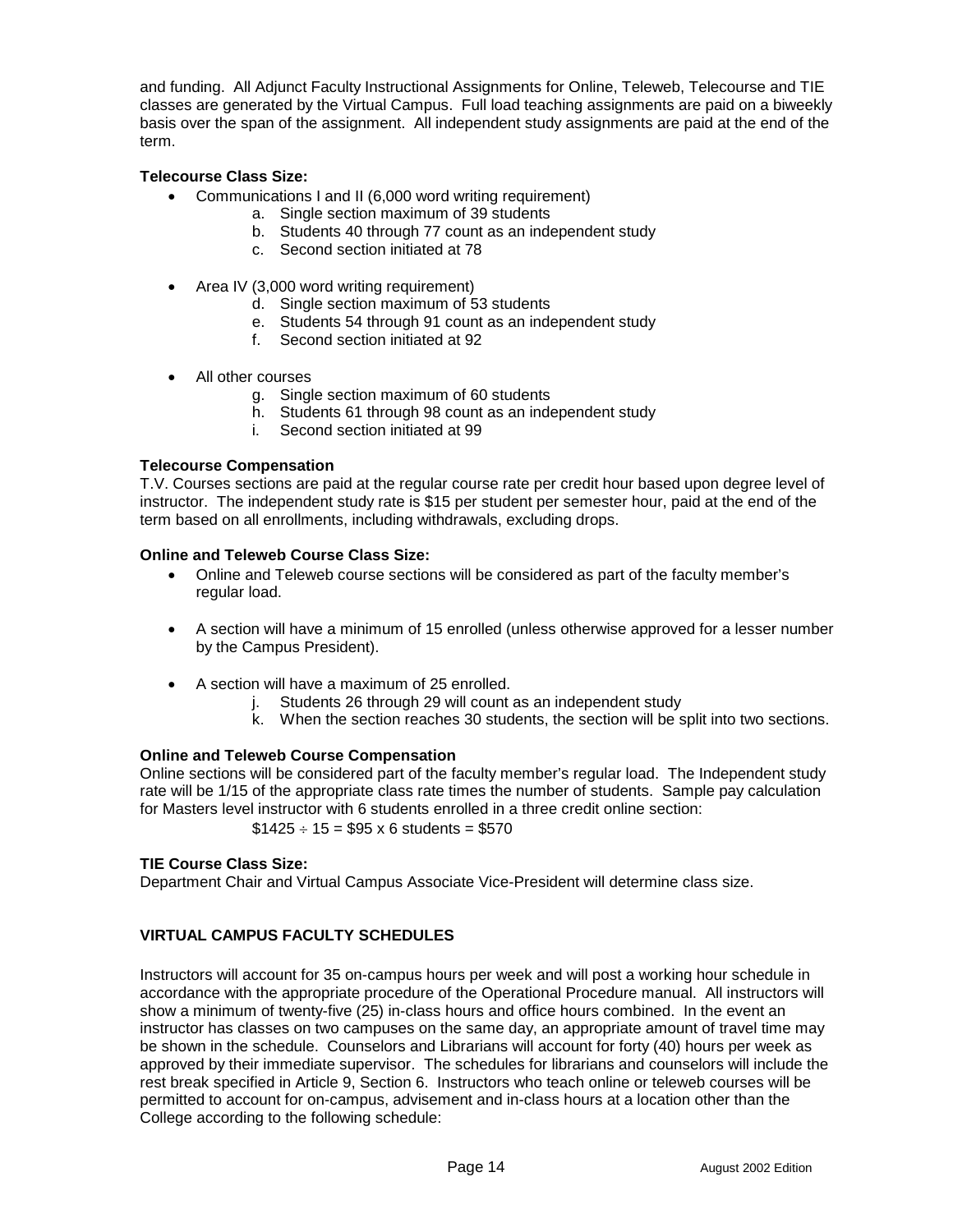## **16-Week Course**

| <b>Course Credit Hours</b> | <b>On-campus Hours</b> | <b>Advisement Hours</b> |
|----------------------------|------------------------|-------------------------|
|                            |                        |                         |
|                            |                        |                         |
|                            |                        |                         |
|                            |                        |                         |
|                            |                        |                         |

For summer term courses or all other courses, which meet less than a regular 16-week term, the instructor shall work with his/her Department Chair and Virtual Campus Associate Vice-President to establish an agreeable work schedule to include hours of instruction, advisement and on-campus hours. If no agreement can be reached regarding the instructor's work schedule, the following charts shall be used to compute the required number of hours the instructor must provide to fulfill contractual obligations.

**12-Week Course** 

| IL-MEL AUUI SE             |                        |                         |  |
|----------------------------|------------------------|-------------------------|--|
| <b>Course Credit Hours</b> | <b>On-campus Hours</b> | <b>Advisement Hours</b> |  |
|                            | 1 hr. 20 min.          | 1hr. 20 min.            |  |
|                            | 2 hrs. 40 min.         | 1hr. 20 min.            |  |
|                            | 2 hrs. 40 min.         | 2 hrs. 40 min.          |  |
|                            | 4hrs.                  | 2 hrs. 40 min.          |  |
|                            | 5hrs. 20 min.          | 2 hrs. 40 min.          |  |

## **10-Week Course**

| <b>Course Credit Hours</b> | <b>On-campus Hours</b> | <b>Advisement Hours</b> |
|----------------------------|------------------------|-------------------------|
|                            | 1 hr. 40 min.          | 1 hr. 40 min.           |
|                            | 3hrs. 10 min.          | 1 hr. 40 min.           |
|                            | 3hrs. 10 min.          | 3hrs. 10 min.           |
|                            | 4 hrs. 50 min.         | 3hrs. 10 min.           |
|                            | 6 hrs. 20 min.         | 3hrs. 10 min.           |

|  | <b>8-Week Course</b> |
|--|----------------------|
|  |                      |

| <b>Course Credit Hours</b> | <b>On-campus Hours</b> | <b>Advisement Hours</b> |
|----------------------------|------------------------|-------------------------|
|                            |                        |                         |
|                            |                        |                         |
|                            |                        |                         |
|                            |                        |                         |
|                            |                        |                         |

## **6-Week Course**

| <b>Course Credit Hours</b> | <b>On-campus Hours</b> | <b>Advisement Hours</b> |
|----------------------------|------------------------|-------------------------|
|                            | 2 hrs. 40 min.         | 2 hrs. 40 min.          |
|                            | 5hrs. 20 min.          | 2 hrs. 40 min.          |
|                            | 5hrs. 20 min.          | 5hrs. 20 min.           |
|                            | 8 hrs.                 | 5hrs. 20 min.           |
|                            | 10 hrs. 40 min.        | 5hrs. 20 min.           |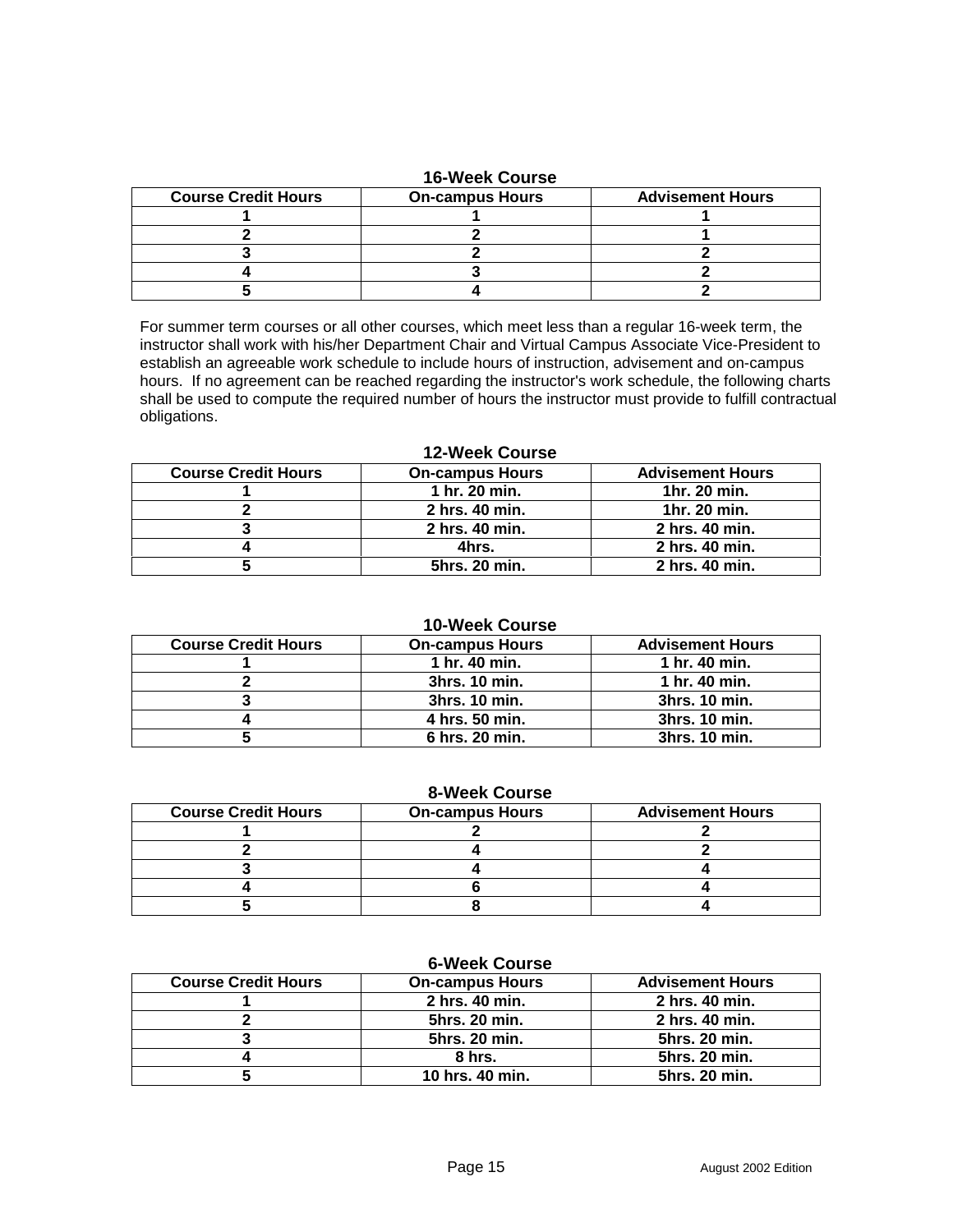In the event that an instructional load is completely comprised of online and teleweb courses, the faculty may account for all in class, advisement and on campus hours at a location other than the college. However, all online and teleweb instructors will be required to attend on campus department or committee meeting obligations and will be required to meet with the students on campus or in another appropriate setting, upon any reasonable request by such student.

## **VIRTUAL CAMPUS LOGISTICS**

To ensure that information about services and resources reaches distance-learning students, they are provided information in a variety of ways. Upon enrollment in an online course, students are sent an introductory hard copy letter from the Virtual Campus President. This letter outlines information and procedures pertinent to the distance-learning environment. (See Appendices). The letter includes the following:

- Information on Using BCC required email
- Information on obtaining texts and other materials
- Accessing the online LRC
- General online course information
- Directions to explore the online library services and to apply online for a library card, which will enable them to use the online library services and to obtain videotapes for certain online courses.
- Invitation to explore the Success and Mentoring Center
- -The User ID and Password protocol used to access Blackboard

This information is also repeated in an email sent from the Coordinator of Online Programs to all enrolled students. This email includes information regarding procedures for online ordering of textbooks, a learning-style assessment tool, called "Is Distance Learning For Me?," (See Appendices) and an online orientation/demo course. In all correspondence, students are directed to complete the orientation course and to read and print the Online Student Handbook. Both the demo course and the handbook include information on accessing the online learning resources. Once students have successfully applied online for their library card, they are sent an additional email outlining the services available to them as a distance learner. (See Appendices).

## **Course Scheduling**

- There are five online terms per year, with start dates in January, March, May, August and October. The Virtual Campus administration encourages faculty to offer online courses at least twice a year, preferably, in the Fall and Spring. Additional courses may be offered in the October and March terms

## **Course Materials**

 $\bullet$  Instructors may use any combination of videotapes, textbooks, study guides and computer software. All textbook and resource material information for online courses shall be posted in the online syllabus and updated on the web-based textbook form by the stated due dates. The web-based form is located on the Virtual Campus Faculty Support web site at [http://web2010.brevard.cc.fl.us/campuses/virtual/virtual\\_courses.cfm.](http://linux2.brevard.cc.fl.us/distancelearning/textbook) Textbook/Study Guide/Software information should include Title, Author, Publisher, Edition and ISBN. Supply title, producer and ISBN (if applicable) for videotapes. This information will be posted to the website for student access. The campus bookstore provides online text orders for online courses. This service is provided for geographically remote students, but is available to all online students. <http://brevardcc-cocoa.bkstore.com/>

## **Student Imail Addresses**

- BCC email accounts are assigned to every BCC student upon registration. Students in Virtual Campus courses are required to use the BCC email account for all communication with the online and teleweb course instructor. All correspondence concerning online courses will be sent to the student via this email address, including their user ID and password to access the online classrooms. For user Sean Stone with SS# 987654123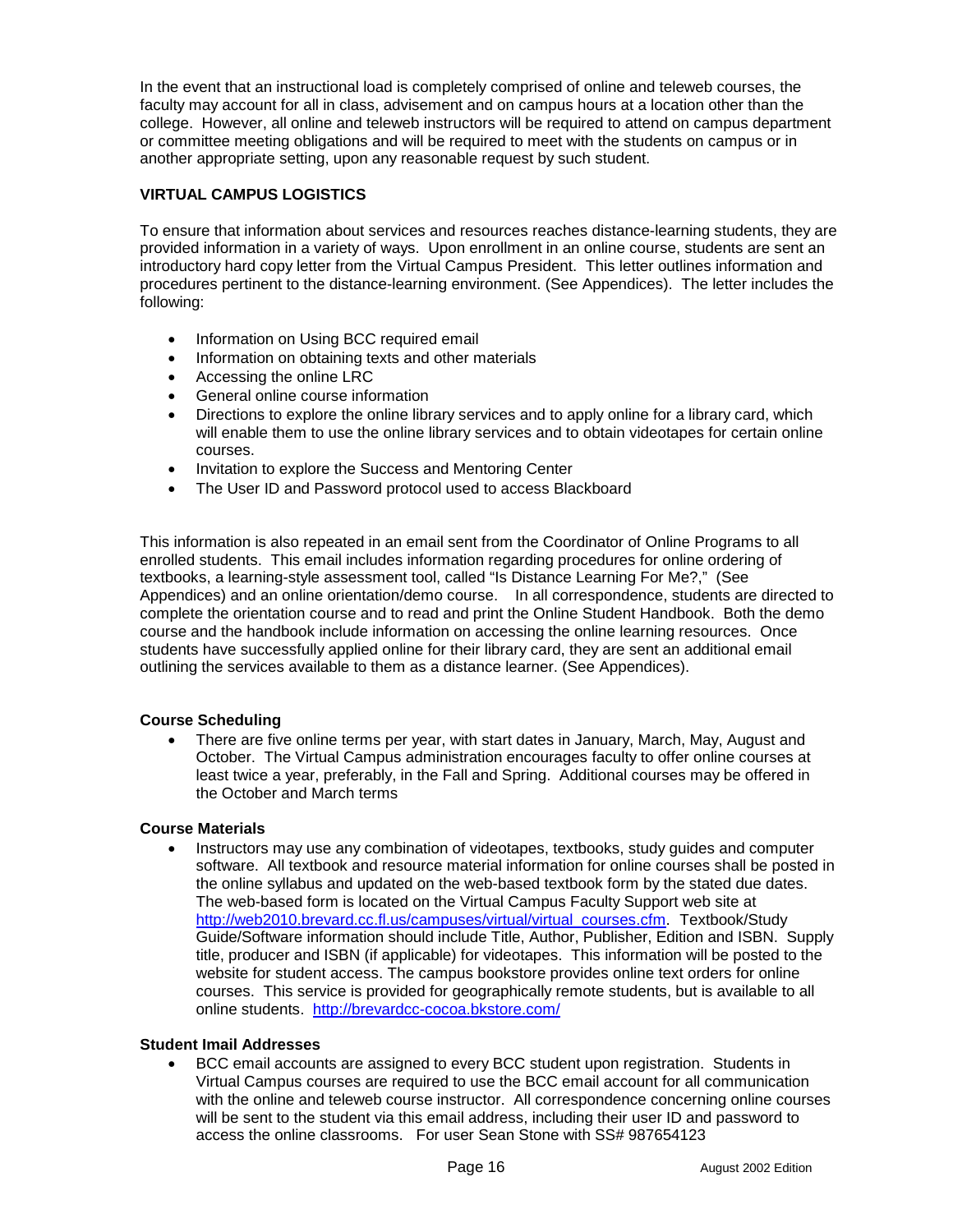- $\bullet$  Email address = lastname + last 3 digits of [ssn@imail.brevard.cc.fl.us](mailto:ssn@imail.brevard.cc.fl.us) **Example: [stone123@imail.brevard.cc.fl.us](mailto:stone123@imail.brevard.cc.fl.us)**
- $\bullet$  Both the username and password to login to the imail system will be last name+last 3 digits of ssn**. Example: stone123\***
- $\bullet$ **\*change upon first logon**

## **Adjunct Faculty Imail Addresses:**

- BCC Imail addresses are assigned as outlined below:
	- - Email address = lastname + first initial@imail.brevard.cc.fl.us **Example: [stones@imail.brevard.cc.fl.us](mailto:stones@imail.brevard.cc.fl.us)**
- -**User ID: stones**
- - **Password: newpassword\* \*change upon first logon**

## **To access the BCC imail system go to:** [http://imail.brevard.cc.fl.us](http://imail.brevard.cc.fl.us/)

## **Student Passwords**

Guest access is not allowed by default in Blackboard. Under normal circumstances password information is sent to students, via email, from the coordinator by the start date of the online term.

In an effort to provide students with a more cohesive online experience, the Virtual Campus uses the same login protocol for students as the Imail system does.

| Username: | stone123 |
|-----------|----------|
| Password: | stone123 |

## **Source of Student Materials**

 $\bullet$  Instructional materials consist of textbooks and/or workbooks, videotapes, supplemental CD ROMS, customized publisher sites and Blackboard "course packs" or "cartridges." Students can obtain textbooks through the local campus bookstores or via online ordering at [http://www.bkstore.com/brevardcc-cocoa/.](http://www.bkstore.com/brevardcc-cocoa/) The local campus bookstore provides online ordering of textbooks for BCC's online courses. Local students can obtain textbooks from any one of BCC's four campus bookstores. Distribution of videotapes is handled through BCC's Library Media Department and can be shipped to out of county students. Local students can obtain a set of videotapes from any of BCC's four campus libraries, or they have the option of viewing or copying them in the library. See Appendix E.

## **Discrepancy Rolls/Attendance Reporting**

- Due to TITLE IV federal funding regulations, it is mandatory that all faculty report students' last date of attendance in their courses. To allow instructors the convenience of inputting this information as efficiently as possible, Banner web will be opened during posted scheduled times, and the information is input directly into the students' records. During these time periods, instructors must verify their class lists and enter the last date of participation for students who have never participated or are no longer participating in the online class. **This is the same as verifying a discrepancy roll: students who are enrolled but are not on the class roster must be referred to the Virtual Campus; students who have never participated or stopped participating must have the last date of participation entered.**  (See Appendix)

## **COPYRIGHT AND FAIR USE**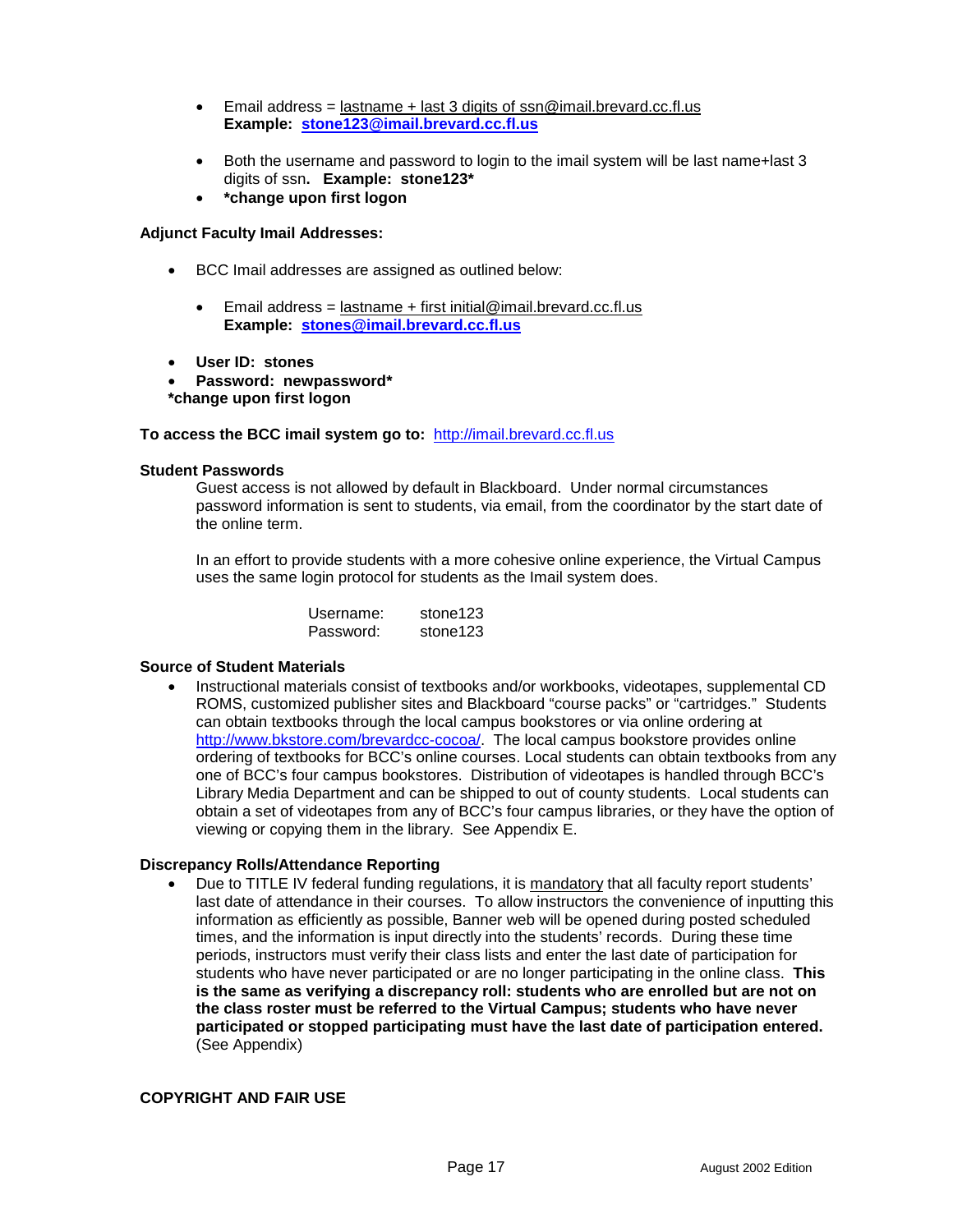The federal copyright statute governs the reproduction of works of authorship. In general, works governed by copyright law include such traditional works of authorship as books, photographs, music, drama, video and sculpture, and also software, multimedia, and databases. Copyrighted works are protected regardless of the medium in which they are created or reproduced; thus, copyright extends to digital works and works transformed into a digital format. Copyrighted works are not limited to those that bear a copyright notice. As a result of changes in copyright law, works published since March 1, 1989, need not bear a copyright notice to be protected under the statue. Consequently, it should be assumed that whatever material an instructor wishes to copy is protected under copyright law.

These conditions only hint at the complex and vague nature of "fair use" and your ability as an educator to use materials in your classroom. Additionally, the conditions of "fair use" are in a constant state of change. To assist you in determining a "fair use" of copyrighted materials, the library has prepared a resource for your perusal. Point your browser to [http://www.brevard.cc.fl.us/lrc/legal.htm f](http://www.brevard.cc.fl.us/lrc/legal.htm)or links to current information regarding developments in copyright law. A sample "obtaining permissions letter" can be found in the Appendices.

## **IV. Teaching With BlackBoard**

## **REQUIRED SKILLS**

Before offering to teach a course on the Internet, a faculty member must meet the requirements in each of the following items:

- The faculty member needs to be able to use Windows 2000 (or later version)
- To open, save and delete files
- -To create, delete and manage file folders
- To navigate the computer's storage system which could include a floppy drive, a hard drive, a zip drive, a CD-ROM and the College's LANs.
- The faculty member needs to know how to use a word processor to create: a course syllabus, class assignments and tests, documents in RTF format.
- Internet email, to include composing, sending and reading documents with or without attachments.
- - The faculty member should be able to use an Internet browser to do the following:
	- o navigate to any URL
	- o create and manage bookmarks
	- $\circ$  save to a local drive or to print a web page (or part thereof) and a web graphic
- The faculty member should have identified several Internet web sites, which are related to the subject matter of the course.
- The faculty member should know the location of several Internet search engines and be able to use these search engines to do research on any subject.
- $\bullet$  The faculty member should be familiar with how their proposed course is being taught on the Internet at other colleges and universities in Florida and elsewhere.

## **FACULTY TRAINING**

The College uses a myriad of methods for orienting and training faculty for teaching in the distancelearning program. Full-time new faculty hires are first introduced to "Computer Support and Web-Based Services for Faculty/Students" by the Associate Vice President of the Virtual Campus as a component of the College wide New Faculty "Season Premiere" Seminar in August. The BCC Faculty Handbook includes a separate chapter for Distance Learning, which orients all full-time faculty and staff to teaching methodology and college procedures especially designed to support distance learning instruction and services. Faculty who are asked to teach in a distance-learning mode for the first time must undergo mandatory training and information from the Virtual Campus staff. Through this process, faculty are individually guided to audio/visual resources, other faculty, or training venues appropriate for that individual. Examples of these resources include two video series,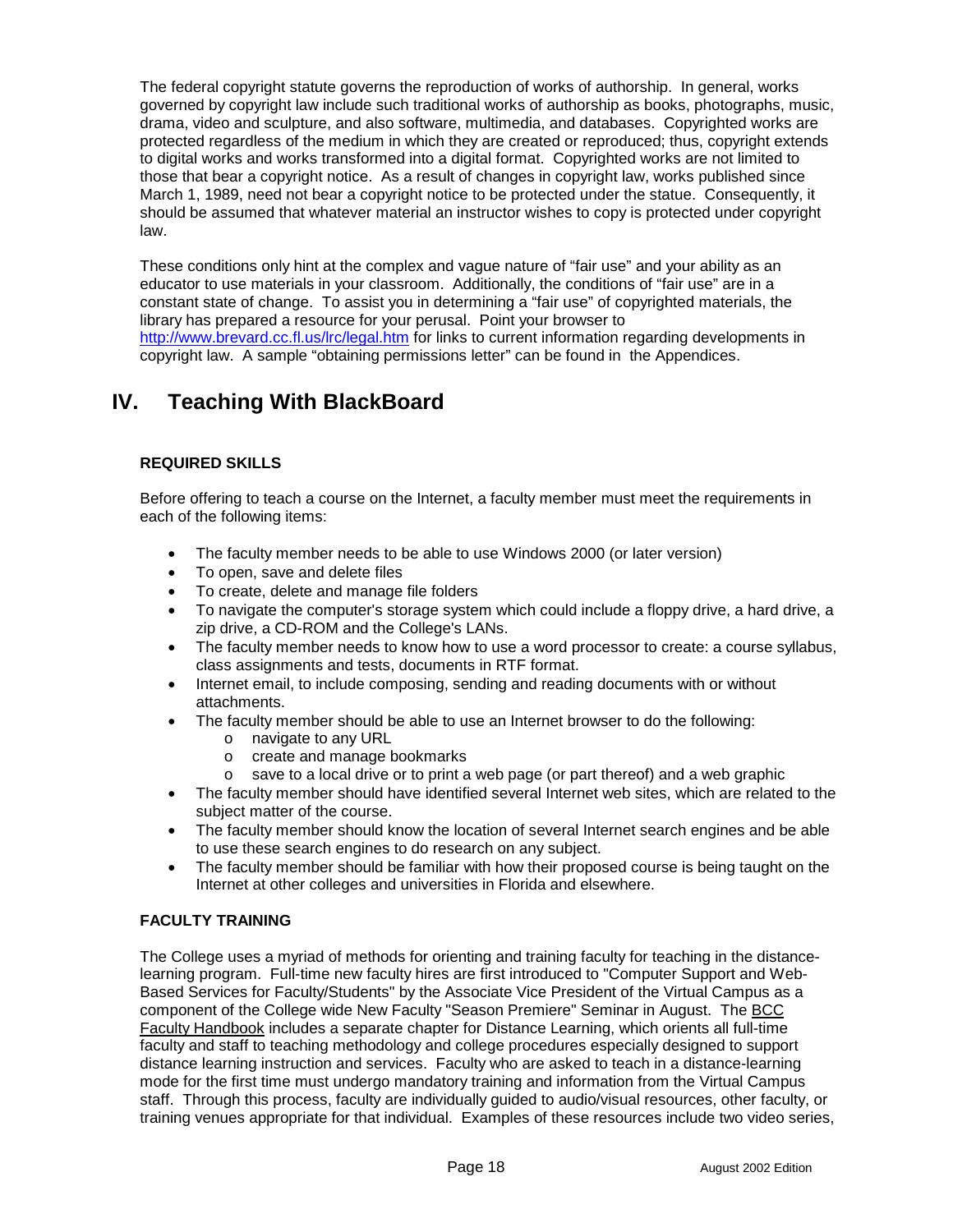"Beyond Chalk: Teaching with Technology" and "Reach Out and Teach", which were produced by WBCC-TV through a statewide distance learning demonstration grant.

Full BlackBoard training is offered via the Virtual Campus staff and is limited introductory training is available online and via CD-Rom. The Virtual Campus offers a "Best Practices" showplace in the ONL 1000 course. This course allows instructors to learn some helpful technology and pedagogy tools to improve the online learning environments they create for students.

## **THE MULTIMEDIA DEVELOPMENT CENTER**

This Virtual Campus training center is equipped with workstations with high performance computers and peripherals such as a flatbed scanner, color printers, CD-RW units, video capture card and more. Faculty and staff can come to increase, or develop new, software skills to deliver more dynamic content for subject matter or for use in making interesting multimedia presentations.

In the Technology Training Center, Faculty and Staff can work with our Multi Media manager to learn to deliver, supplement, or support their courses and presentations with state of the art technology using the following tools

- 1. Courseware and authoring environments and tools
- 2. Graphic design tools
- 3. Animation and 3D graphics
- 4. Digital photography, video and audio
- 5. Web page design and HTML components
- 6. Scanning technology
- 7. MS Office 2000 applications

The Virtual Campus Multi Media director works closely with faculty to incorporate the use of educational technology and multi-media into the curriculum to augment the delivery of instruction. The Faculty/Staff Technology Training Center is a state of the art training facility, providing a place for Faculty and Staff to learn, practice, create and present multimedia productions. The use of a fifty CD burner to reproduce these materials allows other faculty and staff to have access to share expertise and work collaboratively. The Technology Center is also equipped with a color scanner and printer and numerous state of the art software applications. The Multi Media Director oversees the operation of this training center and is available on call to assist and instruct faculty on multimedia software and other technology-driven, course enhancement tools available through the training center. See Appendices for a list of software available in the Multimedia Development Center.

A list of Internet sites for Web Page Authoring, Design and Creation can be found in the appendices.

## **BLACKBOARD COURSE DEVELOPMENT**

BCC uses BlackBoard Course Development software to support the online courses Blackboard is intuitive and guides you through five simple steps for creating a virtual class - with no programming languages or HTML to learn. If you can surf the Internet, you can create a CourseSite™ on Blackboard. It's simple and it only takes a few minutes. Based on flexible, open technology, Blackboard incorporates numerous features to enrich the online learning experience.

- $\bullet$ Asynchronous Communication (threaded discussion)
- $\bullet$ Synchronous Communication (real-time chat and whiteboard)
- -Assessment Tools and Grade book
- $\bullet$ Course Tools
- -Content Area
- $\blacksquare$ Course Settings
- -User Management
- -Collaborative Work Groups
- $\bullet$ Electric Blackboard® for taking notes and filing them for future use.
- -Database Reporting and CourseSite™ Statistics
- -Online File Exchange (between instructor and student)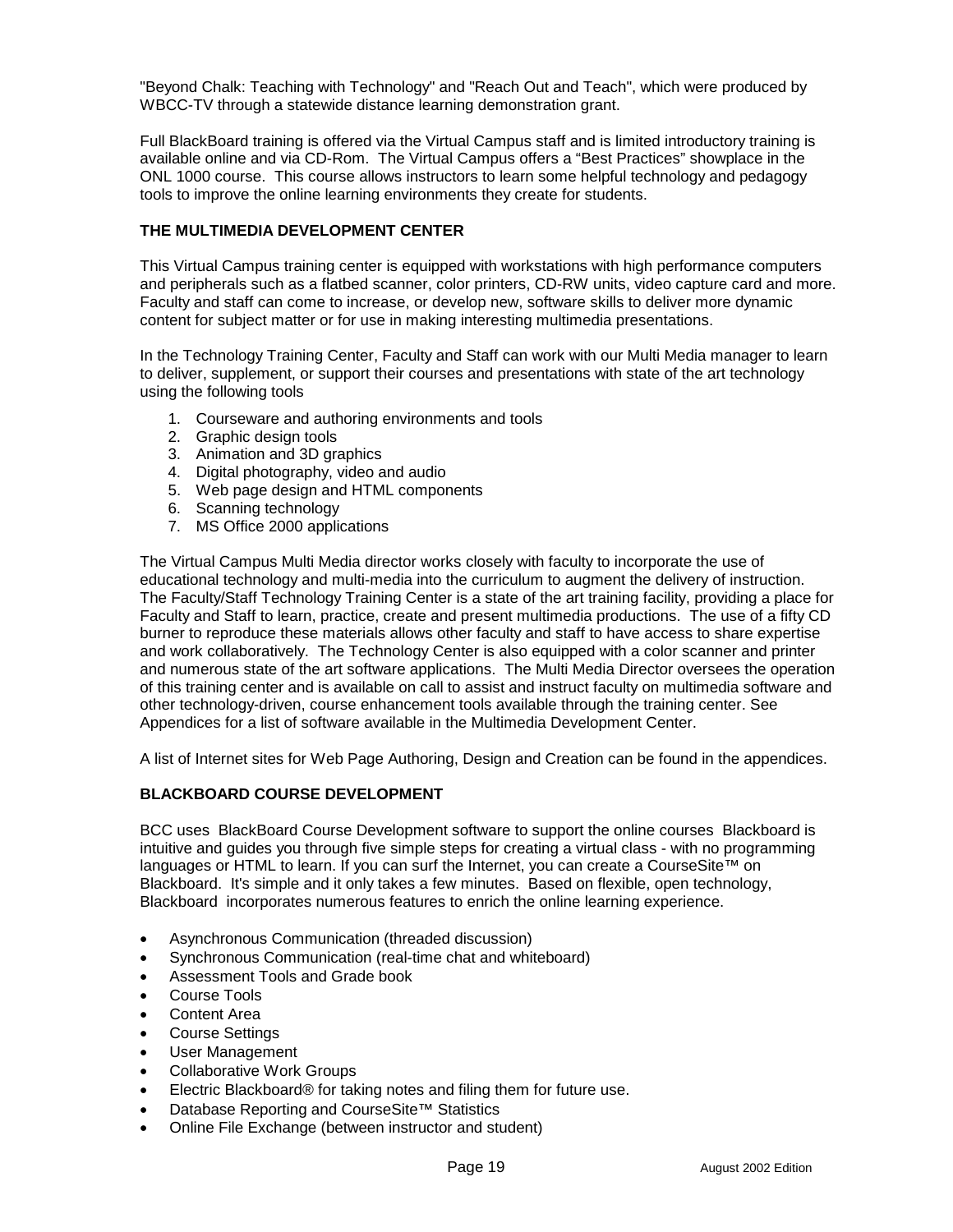- -Online Tutorial
- -User Tracking

A copy of the "Blackboard Instructor Manual" can be obtained through the Virtual classroom or BlackBoard website.

Online Training on the basics of Blackboard can be found on the Virtual Campus Faculty Support website.

## **Ten Easy Ways to Creating Your Online Course**

Taking your course online may seem like a daunting task, but it can be simple. Just follow these 10 easy steps, and you'll be on your way to creating a successful online component for your course.

#### **1. Prepare Yourself**

- -Educate yourself by reading articles about web-based training, instructional design, technology education, and online learning.
- -Practice using the software. Take a training course, do a tutorial, or explore the program.
- \* Locate and introduce yourself to the Blackboard System Administrator on your campus.
- \* Ask the System Administrator to create (or help you create) a user account, password, and a blank course Web site for you.
- -Understand hardware and software specifications. Make sure your computer is set up with the correct requirements (such as browser). Again, refer to your System Administrator if you need assistance.

#### **2. Prepare Your Materials**

- -Gather your course materials and content in a central location. Include items such as handouts, slide shows, syllabus, overheads, lecture notes, projects, assessments, and discussion topics.
- Determine what formats your materials exist in. Take note of items already in electronic formats such as word processing documents, spreadsheets, and slides.
- -Accommodate different types of learners. Make sure visual learners have graphics and text they can see to foster learning. Provide narration and text for verbal learners.
- -Identify measurable course objectives. These should incorporate materials delivered both in class and online. Determine what core competencies and knowledge students will need to meet these objectives.

## **3. Make an Outline**

-Make an outline that matches each course component with associated date, lecture materials, labs, assignments and corresponding items. This comprehensive outline can be very helpful in Step 5 – Building a Course Skeleton.

## **4. Determine How To Deliver Materials**

- -Determine which materials should be delivered in the face-to-face component of your course (if your course has one) and which items can be delivered online. Select items that are relevant to course objectives and student learning experiences.
- \* Prepare the materials for electronic delivery. This may include scanning graphics, creating files in a word processor, developing web pages in a web authoring tool, or creating slides in presentation software. If necessary, consult your System Administrator for assistance and advice.
- -Avoid delivering materials that will distract the student from the course objectives. Do not add irrelevant information to "fill-up" your website.

#### **5. Build a Course Skeleton**

- -Create the organizational (or skeleton) structure of your course. This involves creating a series of clearly labeled folders that will hold course materials.
- -Make a folder for every item in your outline (from Step 3) or mimic the structure of your syllabus.
- \* Enter the Course Information area and create folders for the Syllabus, Grading Policies, and other basic items relating to course management.
- -Enter the Course Documents area and create folders that correspond with the main topics or sections of your course. Create sub-folders for sub-topics as necessary. For example: Week 1: Introduction to English Grammar, (folder)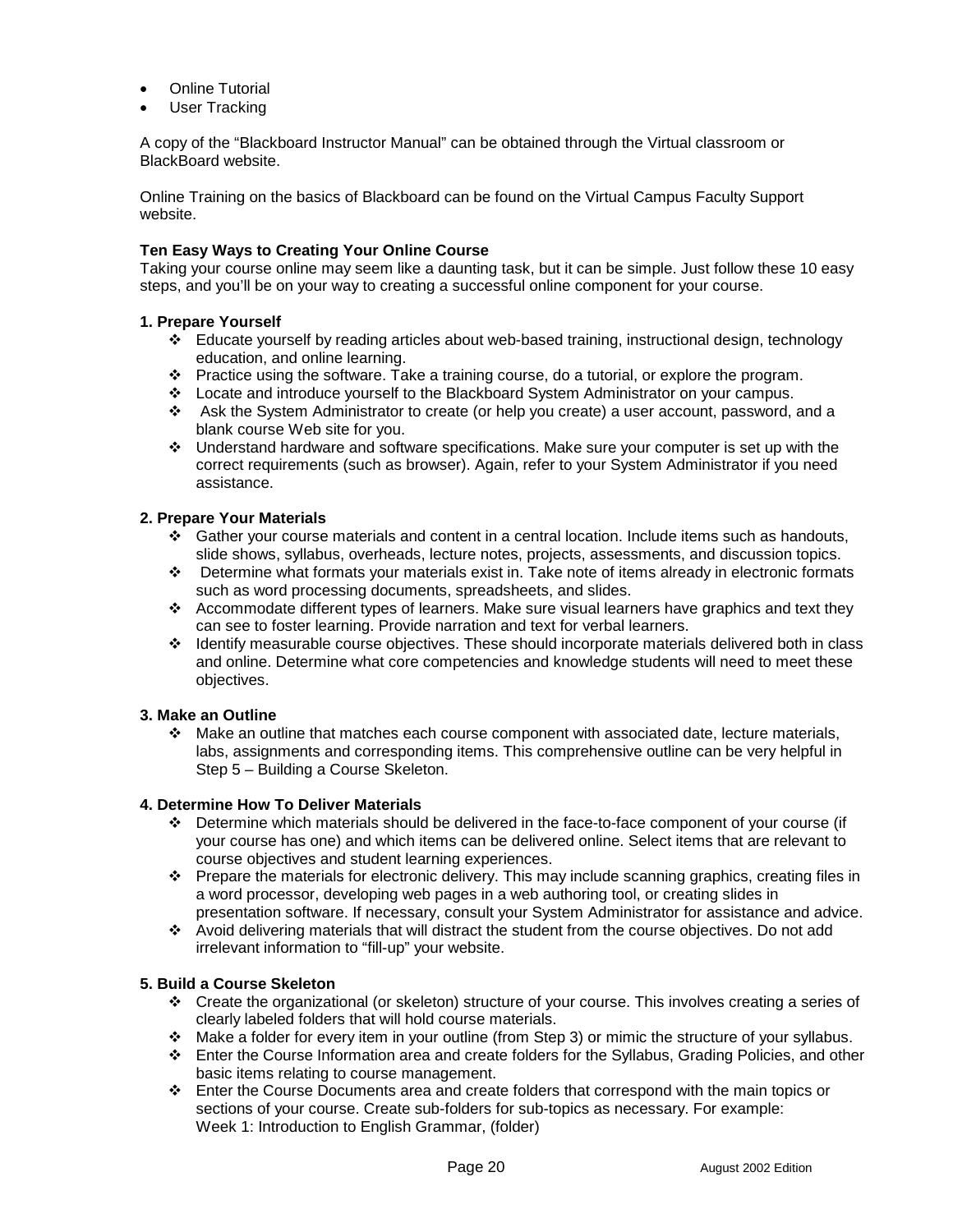Week 2: Working with Nouns (folder) Week 3: Mastering Verb Tenses (folder) Regular Verbs, (sub-folder of Week 3) Irregular Verbs (sub-folder of Week 3)

\* Enter the Assignments area, and create folders that correspond with your assignments.

## **6. Add Staff Information**

- \* Enter the Staff Information content area and create an entry for yourself. If you have a picture of yourself, include that too!
- -Create additional entries for teaching assistants, graduate assistants, guest speakers or other course staff members.

## **7. Fill in the Content**

- -Enter each folder and add the content.
- \* Include a short description for each item. Indicate what the item is and how it is relevant to the lesson. This description helps students understand how to associate (frame/attend to) this item in relation to rest of the course materials.

#### **8. Incorporate the Technology into Other Course Components**

- \* Enter the Discussion Board, create a Forum, and post an introductory assignment. For example, you might ask each student to write one to three paragraphs explaining who they are and why they took your course. Require students to read entries from other students. You might also encourage them to respond to each other. This is the first step in creating an "online community" for your course.
- -Plan on adding at least one new topic to the Discussion Board Forum each week. Make sure this topic requires students to formulate an answer and back it up with facts to demonstrate their understanding. Monitor and respond to student threads and encourage students to do the same.
- -Locate at least three external websites that relate to information you are teaching. Place these in the External Links area and recommend students explore these sites on "virtual fieldtrips." Optionally, structure an assignment that incorporates researching and reporting information from these fieldtrips.

Also, consider placing links to the download pages of any plug-ins, players, readers, or viewers that are necessary to access the various kinds of files or multimedia your are using in your course.

#### **9. Create an Introductory Announcement**

\* Post an introductory message in the announcements area. Welcome the students to your course, direct them to the Course Information area to obtain the syllabus, and indicate the location of the first class assignment or reading.

## **10. Complete the Process**

- \* Preview course materials by checking each link, proofreading descriptions, and viewing the course from a student perspective.
- -Instruct students on how to get a Blackboard account and log in. Consult your System Administrator for university-specific instructions.

## **Ways to Get Students More Engaged in Online Courses**

Dr. William Klemm from Texas A&M University recommends following these eight guidelines to create a strong collaborative learning environment in your course discussion board. These methods increase both the quality and quantity of student participation.

## *Eight Ways to Get Students More Engaged in Online Conferences*

By Dr. W.R. Klemm, Professor, Texas A&M University

## **1. Require participation.**

Don't let it be optional. Set aside a portion of the grade allocation for participation in the online discussions. Tell the students that they must post x-number of items each week or for each topic. Critics will say that this approach does nothing to ensure quality of input. But it at least gets the students engaged, and hopefully, once they get caught up in the activity, they will strive to improve the relevance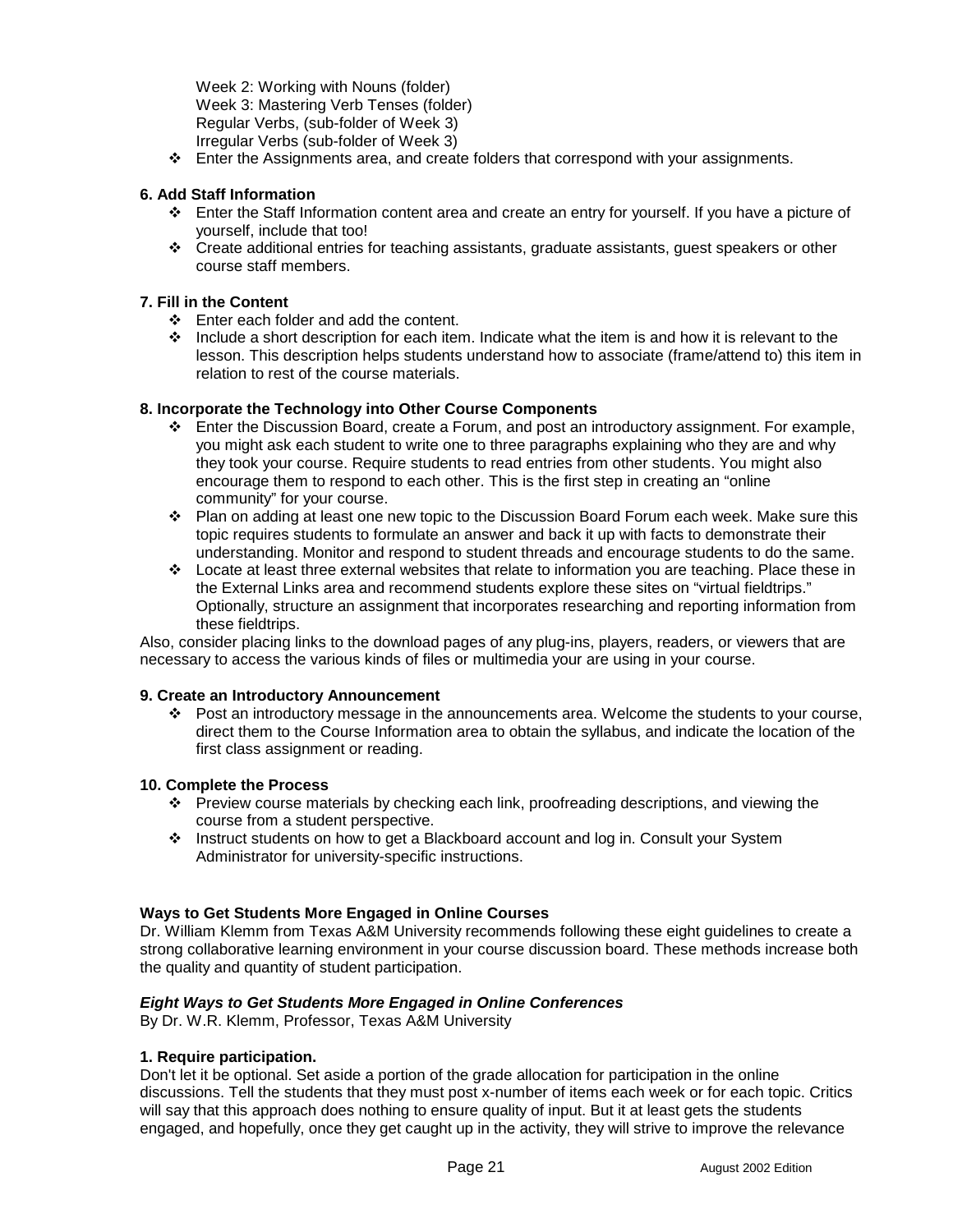and quality of their work, because now they are on display. No longer can they hide. For many students, it is more embarrassing to make public postings that have no value. As another incentive for quality work, the teacher should grade on quality of the postings. That is highly subjective, but no more so than grading term papers or essays.

## **2. Form learning teams.**

The advantages of so-called cooperative or collaborative learning are abundantly documented. Collaborative learning can occur just as well via computer conferencing. Moreover, asynchronous conferencing overcomes the schedule coordination problems that plague typical face-to-face learning teams. The advantage for promoting online interaction is that learning teams should bond and thus make each student in the group want to do his or her share. Helping students learn how to acquire team spirit is important in and of itself, but it also provides students with powerful incentive to become more engaged in online conference activity.

## **3. Make the activity interesting.**

If it is a discussion topic, make it one that students have a reason to get engaged in. Appeal to their life experiences, vested interests, and ambitions. It might even be a good idea to let the students create some of the topics, especially if you provide an overall academic framework to guide them where you want them to go. If it is a group-created paper or project, let the students pick the subject within the bounds of the academic objectives. Surely, you want more than just "discussion" of student opinions; a matter discussed in more detail on the topic of academic deliverables (Item 6).

## **4. Don't settle for just opinions.**

Everybody has opinions. They are like knee jerk reflexes, occurring with little thought once they have been formed. Thus, it is not surprising that many classroom discussion groups online are dominated by opinion messages, rather than rigorous analysis and creative thought. Teachers should insist that opinions alone are not sufficient. They must be supported with data and rational discourse and even re-examined in light of what others in the online group are thinking.

## **5. Structure the activity.**

Give students guideposts to help them think of things to say that are academically meaningful. Choice of topics has a great deal of influence here. Topics should be organized around an academic theme that serves course objectives. Topics should not be so open-ended that students digress. You can go further by creating activities that are best performed in a structured way. For example, debates can be structured by requiring students to post a position, to which others respond with pro or con supporting arguments, followed by critique of the arguments. Brainstorming can be structured by having students first generate a list of alternatives; re-think the list by creating new ordering, structure, or relationships, systematically evaluating each item to produce a "short list" of viable alternatives; and then reaching consensus decision on the best choices, followed by prioritization.

## **6. Require a hand-in assignment (deliverable).**

To extend structuring to its logical conclusion, you should require students to do something besides just express ideas and opinions. They should produce a deliverable from the conference. This kind of activity capitalizes on all the advantages of constructivist theory, which holds that students learn best when they have to integrate, synthesize and apply information by creating a deliverable piece of work. Such a deliverable can include idea generation and analysis, decisions, plans and designs, proposals, case studies, problem solution, research projects, term papers or reports, portfolios or role-playing.

## **7. Know what you are looking for and involve yourself to help make it happen.**

Irrespective of the specific learning activity, the teacher should know what quality work is and should intervene as the work is being developed to steer students in the right direction. When the teacher participates in a conference, providing extensive critique, feedback, and encouragement, students cannot help but become more involved.

## **8. Peer grading.**